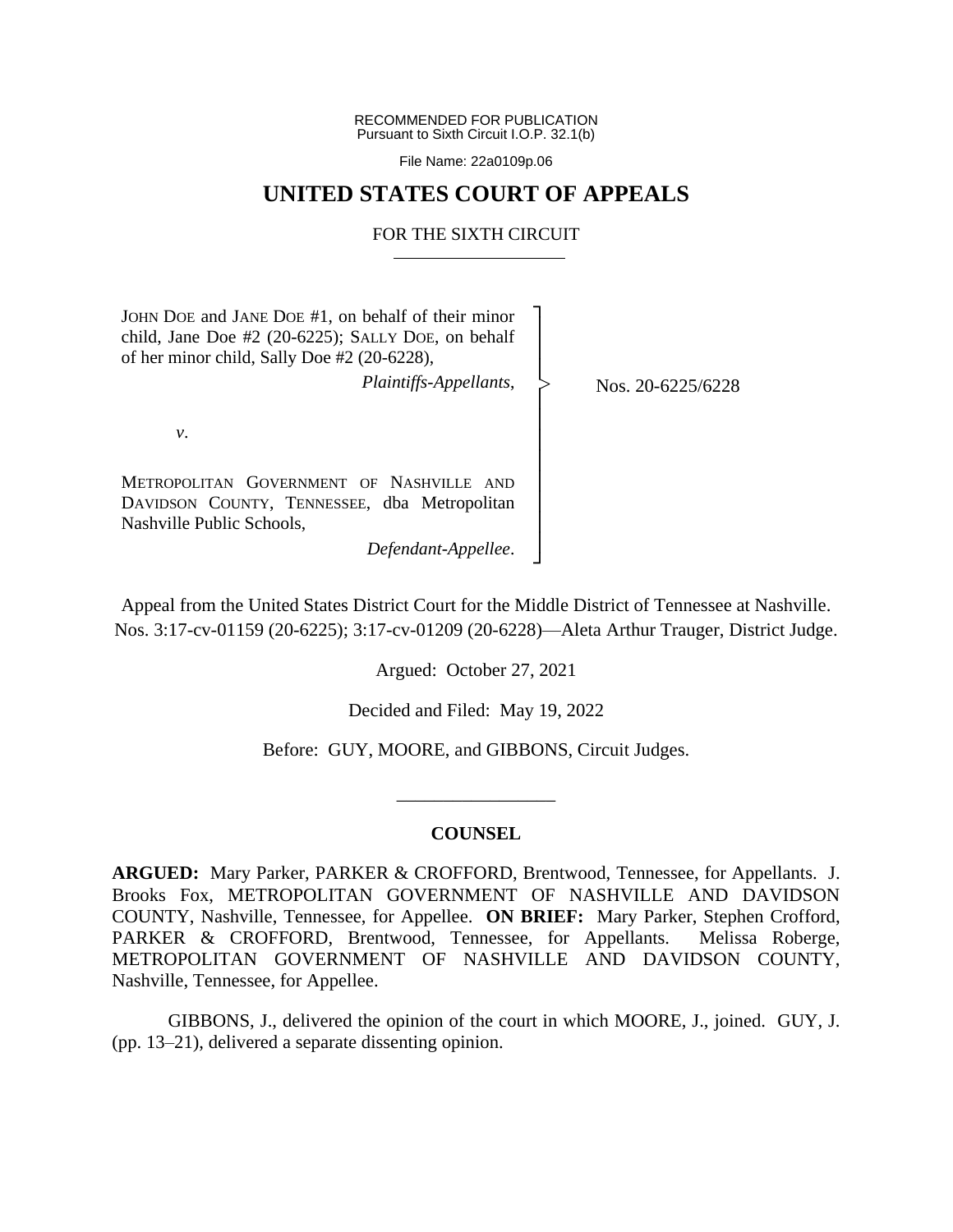# **OPINION** \_\_\_\_\_\_\_\_\_\_\_\_\_\_\_\_\_

\_\_\_\_\_\_\_\_\_\_\_\_\_\_\_\_\_

JULIA SMITH GIBBONS, Circuit Judge. Jane Doe and Sally Doe,**<sup>1</sup>** two female students at Metropolitan Nashville Public Schools ("MNPS"), were videoed by other students engaging in sexual activity with male students at school. Through their parents, they sued MNPS alleging violations of Title IX and constitutional violations under 42 U.S.C. § 1983. The district court granted summary judgment in favor of MNPS on the students' claims. We vacate in part, reverse in part, and remand.

**I.**

In this consolidated appeal, two students from different high schools allege similar treatment by MNPS. We begin with Jane Doe.

Jane Doe was a freshman at Maplewood High School. On September 21, 2016, four upperclassmen male students brought unwelcome sexual activity to Jane Doe and another female student in a stairwell at Maplewood. Unbeknownst to Jane Doe, the incident was recorded on video and circulated. Jane Doe later became aware of the video and that people were calling her "slut" and "whore." DE 92-8, Affidavit, Page ID 3410. Jane Doe's brother also found out about the video and informed their parents. Jane Doe's parents reported the video to Assistant Principal Marvin Olige, explaining the video was made without Jane Doe's knowledge and was being circulated at the school. Olige called in two School Resource Officers ("SROs") and questioned Jane Doe on whether the conduct was forcible rape. Jane Doe's parents asked whether it was safe for Jane Doe to return to class, and when school officials confirmed that it was, Jane Doe returned to class.However, she was afraid to remain at Maplewood and enrolled in a new school the next day.

<sup>&</sup>lt;sup>1</sup>In the district court proceedings, the two students went by "Jane Doe #2" and "Sally Doe #2" because their mothers used "Jane Doe" and "Sally Doe." For ease of reference, we refer to the students as Jane Doe and Sally Doe here.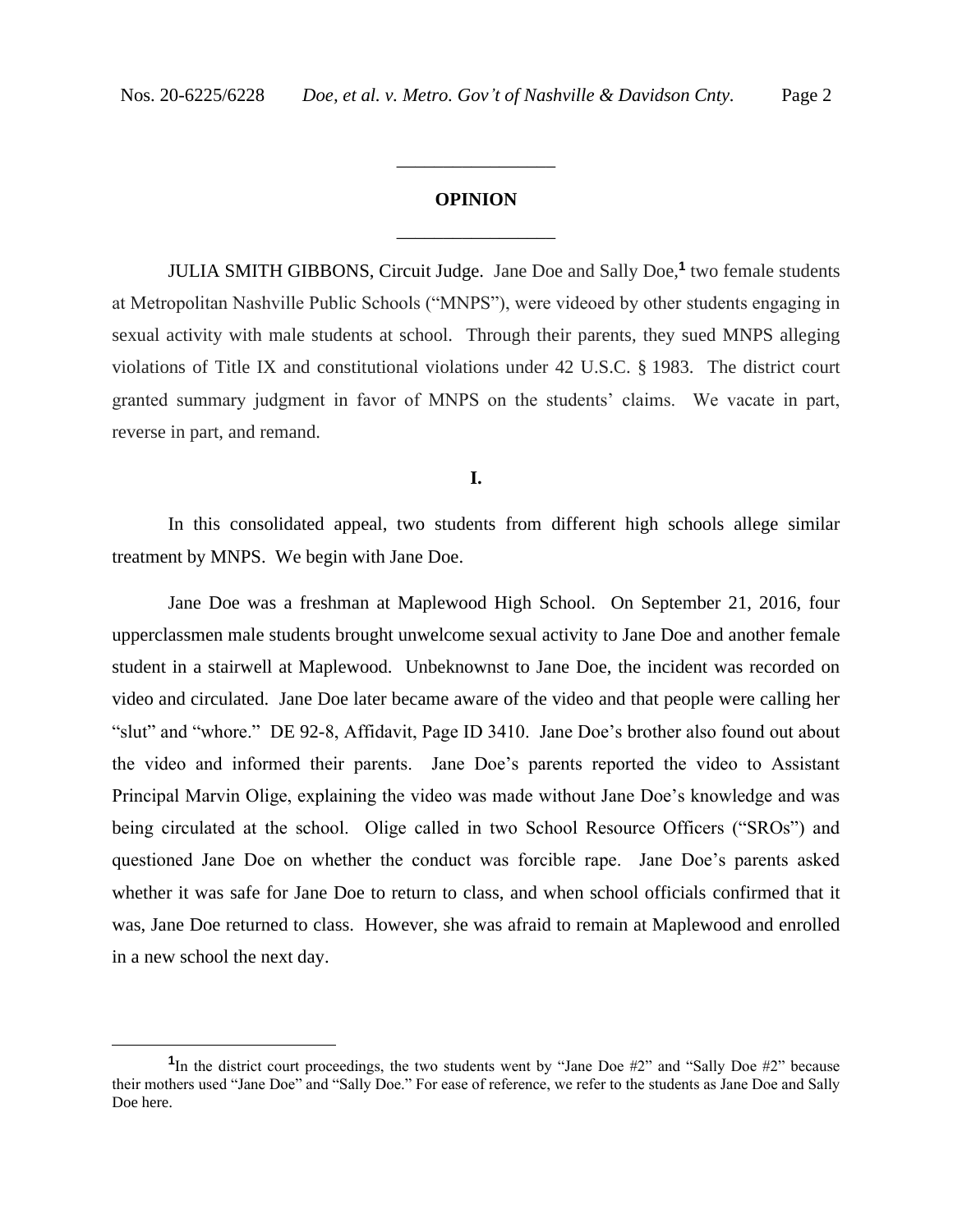Sally Doe was a freshman at Hunters Lane High School. On February 21, 2017, Sally Doe was led to the bathroom by a male student and pressured into performing oral sex. The male student videoed the incident, without Sally Doe's knowledge. School administrators learned the students went into the bathroom together, so Assistant Principal Melanie McDonald questioned Sally Doe about what occurred.Sally Doe provided a written statement that the students only talked. The next day, Sally Doe and her mother met with Assistant Principal Nicole Newman and an SRO where Sally Doe admitted to kissing the male student but not to any further sexual activity.

About a month and a half later, a female student posted the video of Sally Doe in the bathroom on Instagram. Several of Sally Doe's friends saw the video, and a family member sent the video to her mother. Sally Doe's mother and grandmother went to Hunters Lane and met with Newman and an SRO to report the video. Sally Doe's mother told Newman she wanted something done and her daughter protected, but Newman told her it was now a criminal matter and to contact Metro Police.

After the video was circulated, Sally Doe was called names in the hallway and threatened. Sally Doe's mother emailed Newman detailing the harassment and seeking an alternative arrangement for the rest of the school year. Newman helped arrange for Sally Doe to finish the rest of the school year at home. Sally Doe returned to Hunters Lane during the summer. Again, Sally Doe was called names, such as "slut" and "whore." DE 83-3, Dep. Tr., Page ID 2358–59. Sally Doe's mother told McDonald, and McDonald said she would keep an eye out for Sally Doe. Sally Doe also attended Hunters Lane for the 2017–18 school year. That year, a male student touched Sally Doe's buttocks when they were in class taking a picture and posted the photo to social media. This resulted in a fight involving three students, including Sally Doe.

In August 2017, Jane Doe and Sally Doe sued MNPS in federal court, alleging violations of Title IX and constitutional violations under § 1983. MNPS moved for summary judgment against both students. In May 2019, the district court denied MNPS's motion as to Jane Doe, but granted the motion as to Sally Doe only in part. However, on MNPS's motion, the district court certified issues in the summary judgment order for interlocutory appeal.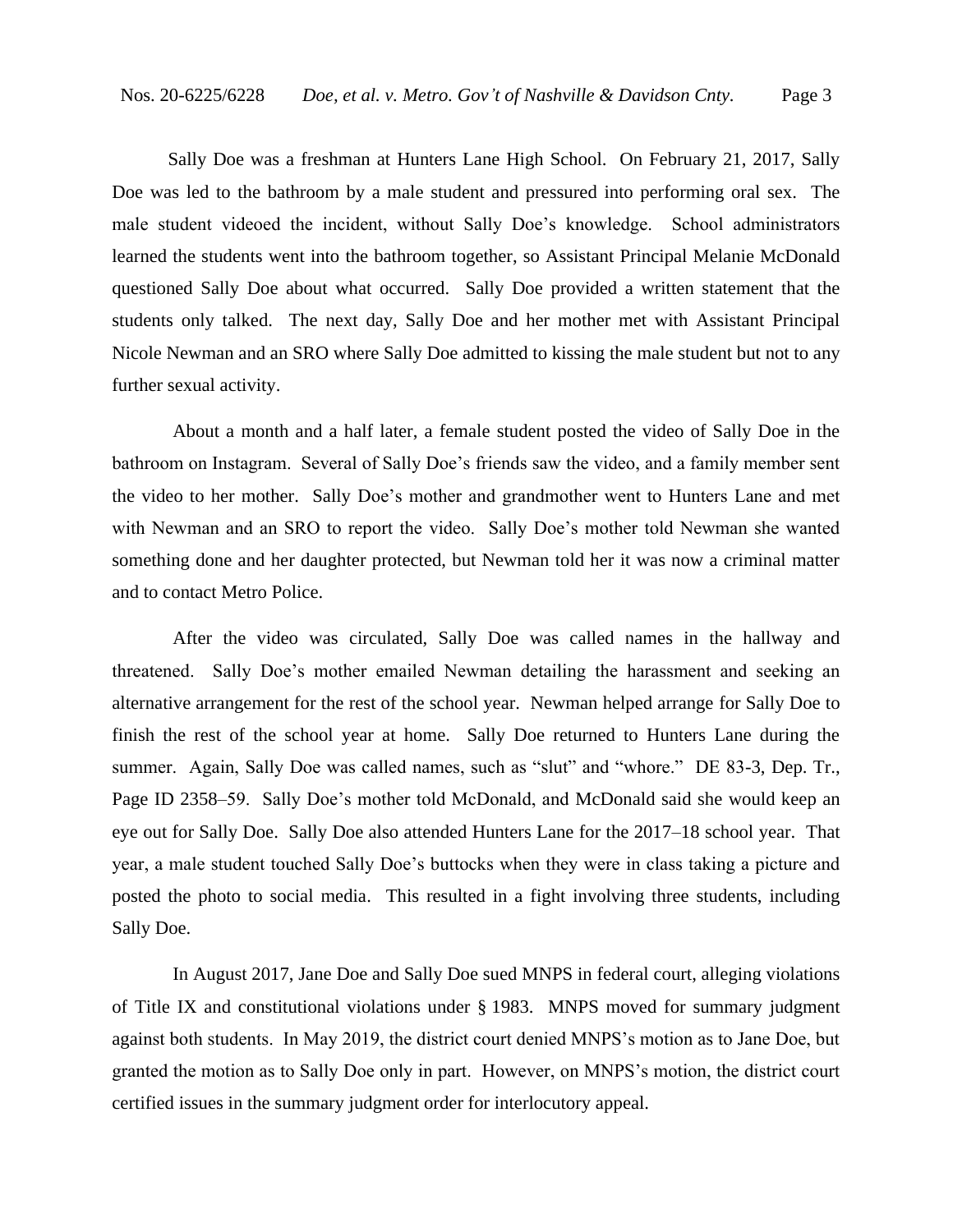In December 2019, this court decided *Kollaritsch v. Michigan State University*, 944 F.3d 613 (6th Cir. 2019). Believing *Kollaritsch* raised similar issues to those in Jane Doe's and Sally Doe's cases, a motions panel of this court granted MNPS's petition to appeal, vacated the district court's summary judgment order, and remanded the matter back to the district court. *See In re: Metro. Gov't Nashville & Davidson Cnty.*, 19-0508. On remand, the district court granted MNPS's summary judgment motions with respect to all of Jane Doe and Sally Doe's claims. This appeal followed.

#### **II.**

We review de novo the district court's grant of summary judgment. *Pearce v. Chrysler Grp. LLC Pension Plan*, 893 F.3d 339, 345 (6th Cir. 2018). Summary judgment is appropriate only when there is no genuine issue of material fact, and the moving party is entitled to judgment as a matter of law. *Celotex Corp. v. Catrett*, 477 U.S. 317, 322–23 (1986) (citing Fed. R. Civ. P. 56(a)). We view the facts and reasonable factual inferences in the light most favorable to the nonmoving party. *Matsushita Elec. Indus. Co. v. Zenith Radio Corp.*, 475 U.S. 574, 587 (1986). Summary judgment is not proper "if the evidence is such that a reasonable jury could return a verdict for the nonmoving party." *Anderson v. Liberty Lobby, Inc.*, 477 U.S. 242, 248 (1986).

#### **III.**

Title IX prohibits discrimination on the basis of sex in any education program receiving federal funding. 20 U.S.C. § 1681(a); *Chisholm v. St. Mary's City Sch. Dist. Bd.*, 947 F.3d 342, 349 (6th Cir. 2020). In *Davis v. Monroe County Board of Education*, the Supreme Court held that a school could be liable under Title IX for subjecting "students to discrimination where [the school] is deliberately indifferent to known acts of student-on-student sexual harassment and the harasser is under the school's disciplinary authority." 526 U.S. 631, 646–47 (1999). After *Davis*, this court required plaintiffs alleging violations of Title IX via student-on-student harassment to establish a three-part prima facie case: (1) sexual harassment that "was so severe, pervasive, and objectively offensive that it could be said to deprive the plaintiff of access to the educational opportunities or benefits provided by the school"; (2) the school "had actual knowledge of the sexual harassment"; and (3) the school "was deliberately indifferent to the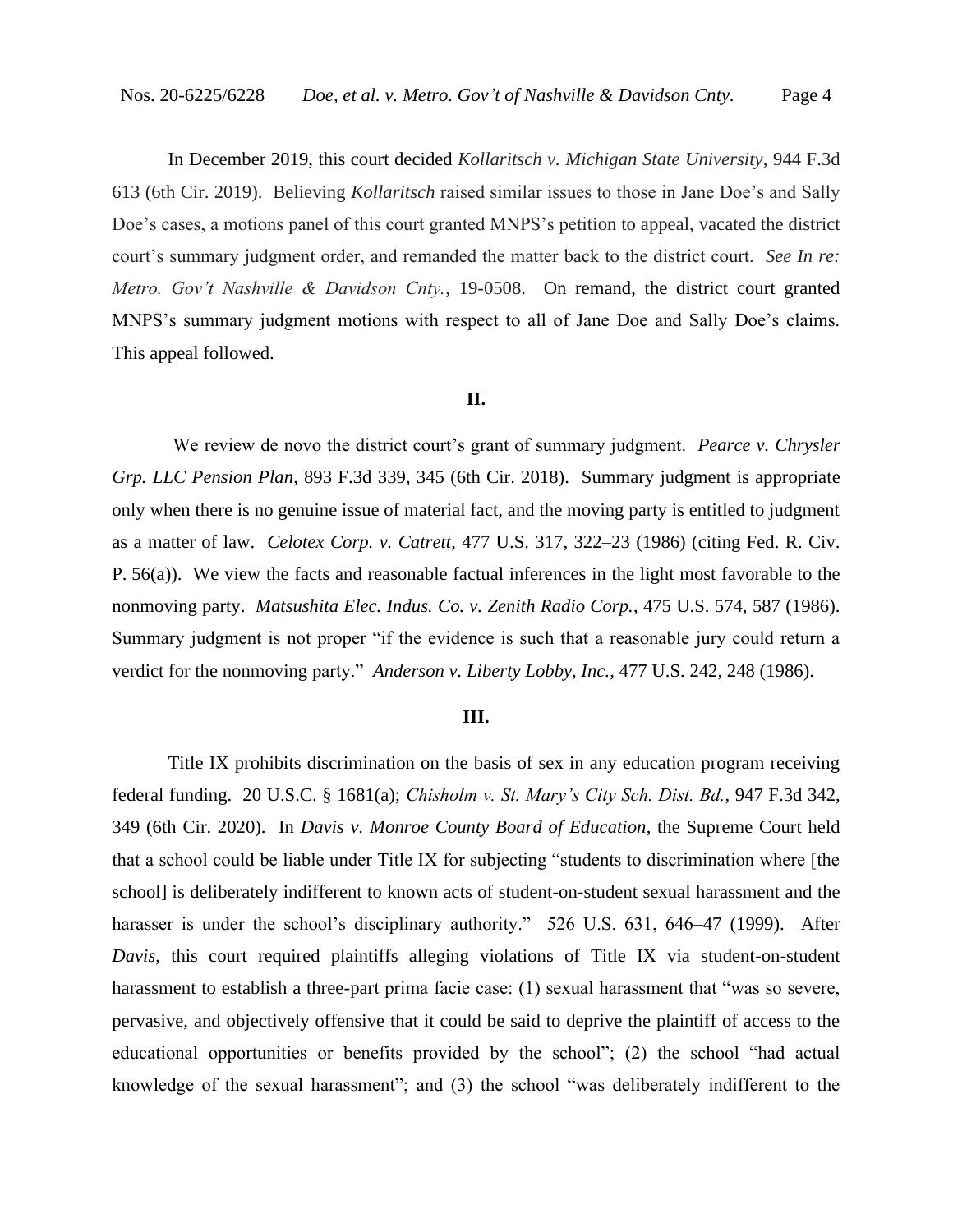harassment." *Pahssen v. Merrill Cmty. Sch. Dist.*, 668 F.3d 356, 362 (6th Cir. 2012) (quoting *Soper ex rel. Soper v. Hoben*, 195 F.3d 845, 854 (6th Cir. 1999)); *see also Vance v. Spencer Cnty. Pub. Sch. Dist*., 231 F.3d 253, 258–59 (6th Cir. 2000).

In *Kollaritsch v. Michigan State University*, this court limited certain Title IX claims based on student-on-student sexual harassment. 944 F.3d 613 (6th Cir. 2019). Four female students at Michigan State University were sexually assaulted by male students and reported the assaults to administrative authorities. *Id.* at 618. They alleged the administration's subsequent response was inadequate. *Id.* This court held the plaintiffs must show "that the school had actual knowledge of some actionable sexual harassment and that the school's deliberate indifference to it resulted in *further* actionable harassment of the student-victim." *Id.* at 620 (emphasis added). Because the students were each only assaulted once, this court concluded the women could not show the school's conduct (or lack thereof) caused them to suffer harassment. *Id.* at 625. The court observed, "the further harassment must be inflicted against the same victim." *Id.* at 621–22.

#### **A.**

Jane Doe and Sally Doe allege two theories of liability under Title IX: liability for MNPS's conduct *before* the students were harassed and liability for MNPS's conduct *after* the students were harassed. These theories have been respectively labelled the students' "before" and "after" claims. We begin with the students' "before" claims.

Under their "before" theory, Jane Doe and Sally Doe contend MNPS had a widespread problem in its schools: numerous instances of sexual misconduct and the dissemination of sexual images of minor students without their consent. Jane Doe and Sally Doe allege that MNPS was deliberately indifferent to these widespread problems, causing them to be sexually harassed and videoed by fellow students on school property without their consent. Following *Kollaritsch*, the district court determined that the students' "before" claims were precluded. In fact, the district court recognized that no "before" theories of liability under Title IX would be viable if *Kollaritsch* applies because they rely on notice *before* an incident involving the plaintiff and *Kollaritsch* requires two instances of harassment against the same plaintiff-victim.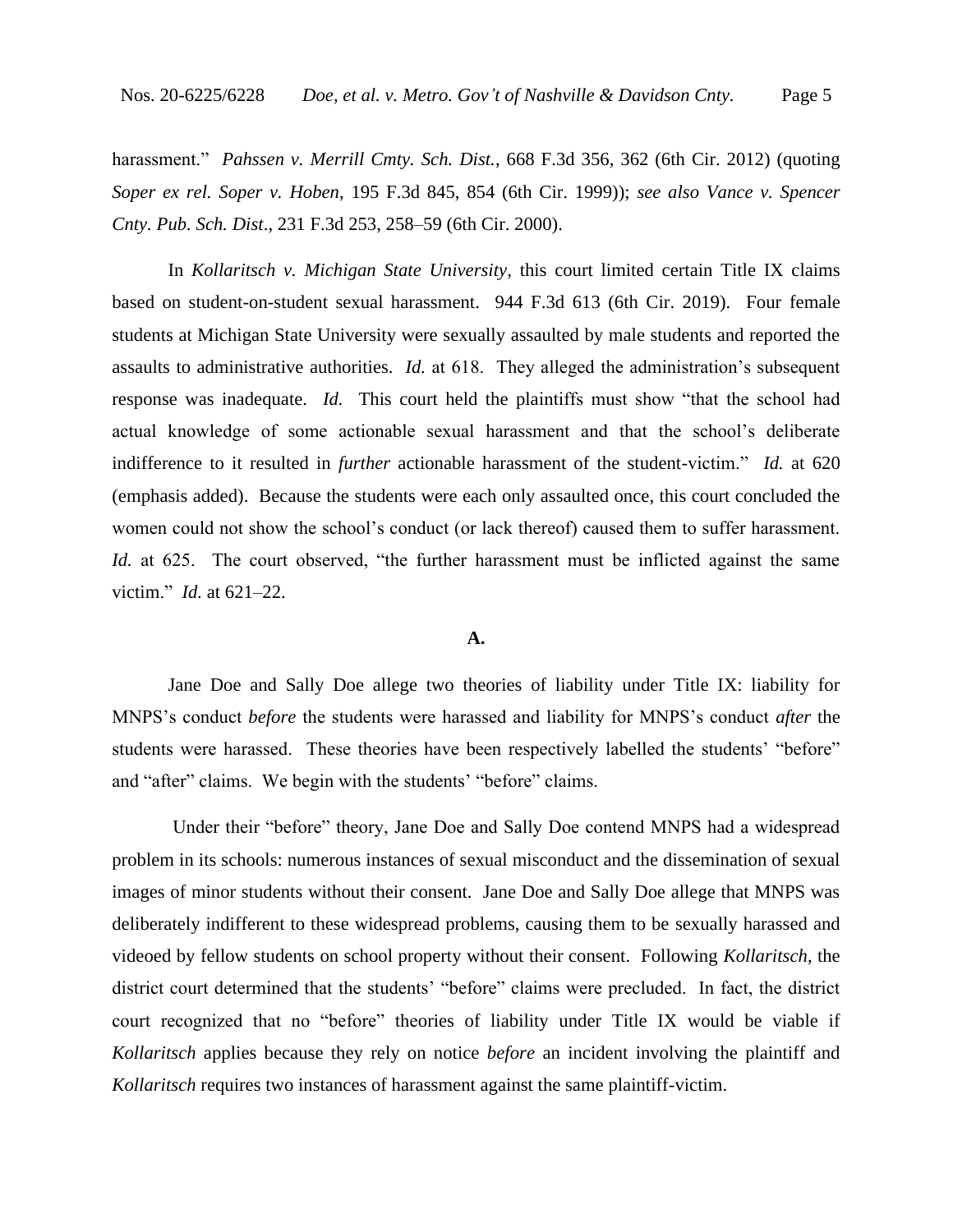The district court's reading of *Kollaritsch* does not take into account the very different context and facts of this case. In *Kollaritsch*, Michigan State University had no knowledge of any threat to the four female students prior to the assaults against them. 944 F.3d at 618, 624– 25. And the adequacy of the university's response could not be assessed unless the students suffered further harm. The allegations here and the facts developed in discovery are quite different.

During discovery, Jane Doe and Sally Doe requested disciplinary records across MNPS schools from 2012 to 2016 related to sexual misconduct, resulting in documentation of "over 950 instances of sexual harassment, over 1200 instances of inappropriate sexual behavior, 45 instances of sexual assault, and 218 instances of inappropriate sexual contact." DE 101, Dist. Ct. Order, Page ID 4131. Many of those incidents involved students taking and/or distributing sexually explicit photographs or videos of themselves or other students. Despite the frequency of inappropriate sexual behavior in MNPS facilities, the incidents were handled on an individual basis by the principal of the school in which the sexual offender was enrolled. And although the Department of Education guidance to schools recommended that the Title IX coordinator address all complaints raising Title IX issues, the system-wide Title IX coordinator for MNPS was not involved at all in resolution of the sexual misconduct incidents. *See* 45 C.F.R. § 83.15(a). Rather, she was only notified if the untrained principals determined there was a Title IX violation. Unlike the *Kollaritsch* plaintiffs, Jane Doe and Sally Doe allege that their unwelcome sexual contact was a result of MNPS's indifference to the problem of pervasive sexual misconduct in the schools.

The purpose of Title IX is to protect "individuals from discriminatory practices carried out by recipients of federal funds." *Gebser v. Lago Vista Indep. Sch. Dist.*, 524 U.S. 274, 287 (1998). Extending *Kollaritsch*'s same-victim requirement to Title IX "before" claims like those here would thwart that purpose as it would allow schools to remain deliberately indifferent to widespread discrimination as long as the same student was not harassed twice. The majority and the dissent in *Davis* both appear to reject this result: "Even the dissent suggests that Title IX liability may arise when a funding recipient remains indifferent to severe, gender-based mistreatment played out on a 'widespread level' among students." *Davis*, 526 U.S. at 653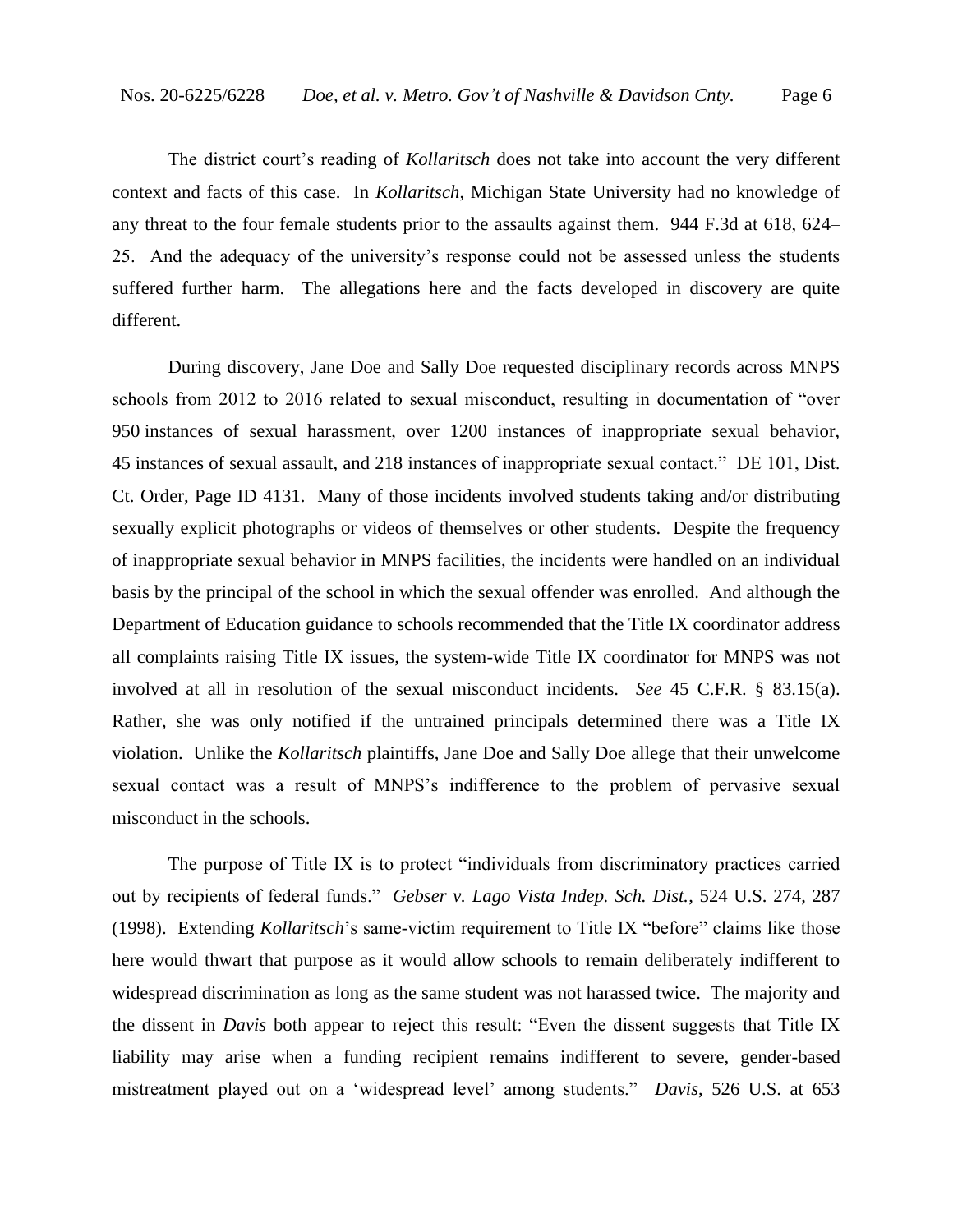(quoting *id.* at 683). Our sister circuits have found viable "before" claims. *See Karasek v. Regents of Univ. of Cal.*, 956 F.3d 1093, 1111–12 (9th Cir. 2020); *K.T. v. Culver-Stockton Coll.*, 865 F.3d 1054, 1058 (8th Cir. 2017); *Williams v. Bd. of Regents of the Univ. Sys. of Ga.*, 477 F.3d 1282, 1288–90, 1296 (11th Cir. 2007); *Simpson v. Univ. of Colo. Boulder*, 500 F.3d 1170, 1178 (10th Cir. 2007).**<sup>2</sup>** For a Title IX "before" claim, the Ninth Circuit held a student must show:

(1) a school maintained a policy of deliberate indifference to reports of sexual misconduct, (2) which created a heightened risk of sexual harassment that was known or obvious (3) in a context subject to the school's control, and (4) as a result, the plaintiff suffered harassment that was "so severe, pervasive, and objectively offensive that it can be said to [have] deprive[d] the [plaintiff] of access to the educational opportunities or benefits provided by the school."

*Karasek*, 956 F.3d at 1112 (footnote omitted) (quoting *Davis*, 526 U.S. at 560). We adopt this test for a student alleging that a school's deliberate indifference *before* she was harassed caused the harassment.

Contrary to the dissent's argument, this test parallels *Kollaritsch*'s overall logic. In *Davis*, the Supreme Court held that in a student-on-student harassment claim under Title IX, the school's "deliberate indifference must, at a minimum, 'cause [students] to undergo' harassment or 'make them liable or vulnerable' to it." 526 U.S. at 645 (citations omitted). *Kollaritsch*  interpreted this language to mean that a student must allege that post-notice**<sup>3</sup>** harassment occurred to satisfy causation under Title IX. 944 F.3d at 623–24. Specifically, the panel there noted that "[t]he critical point . . . is that the *Davis* formulation requires that the school had actual knowledge of some actionable sexual harassment and that the school's deliberate indifference to it resulted in further actionable harassment of the student-victim." *Id.* at 620.

When a student shows that a school's deliberate indifference to a pattern of student-onstudent sexual misconduct leads to sexual misconduct against the student, *Kollaritsch*'s

**<sup>2</sup>**The dissent asserts that *Kollaritsch* rejected this authority. Dissent Op., at 15. But *Kollaritsch* does not mention these cases, which is not surprising, because *Kollaritsch* did not consider a fact pattern like the one before us. Moreover, *Kollaritsch* was decided before *Karasek*.

**<sup>3</sup>**As one of the concurrences indicated, *Kollaritsch* does not speak to what a student must show to demonstrate a school had notice of previous incidents of harassment. 944 F.3d at 630 (Rogers, J., concurring).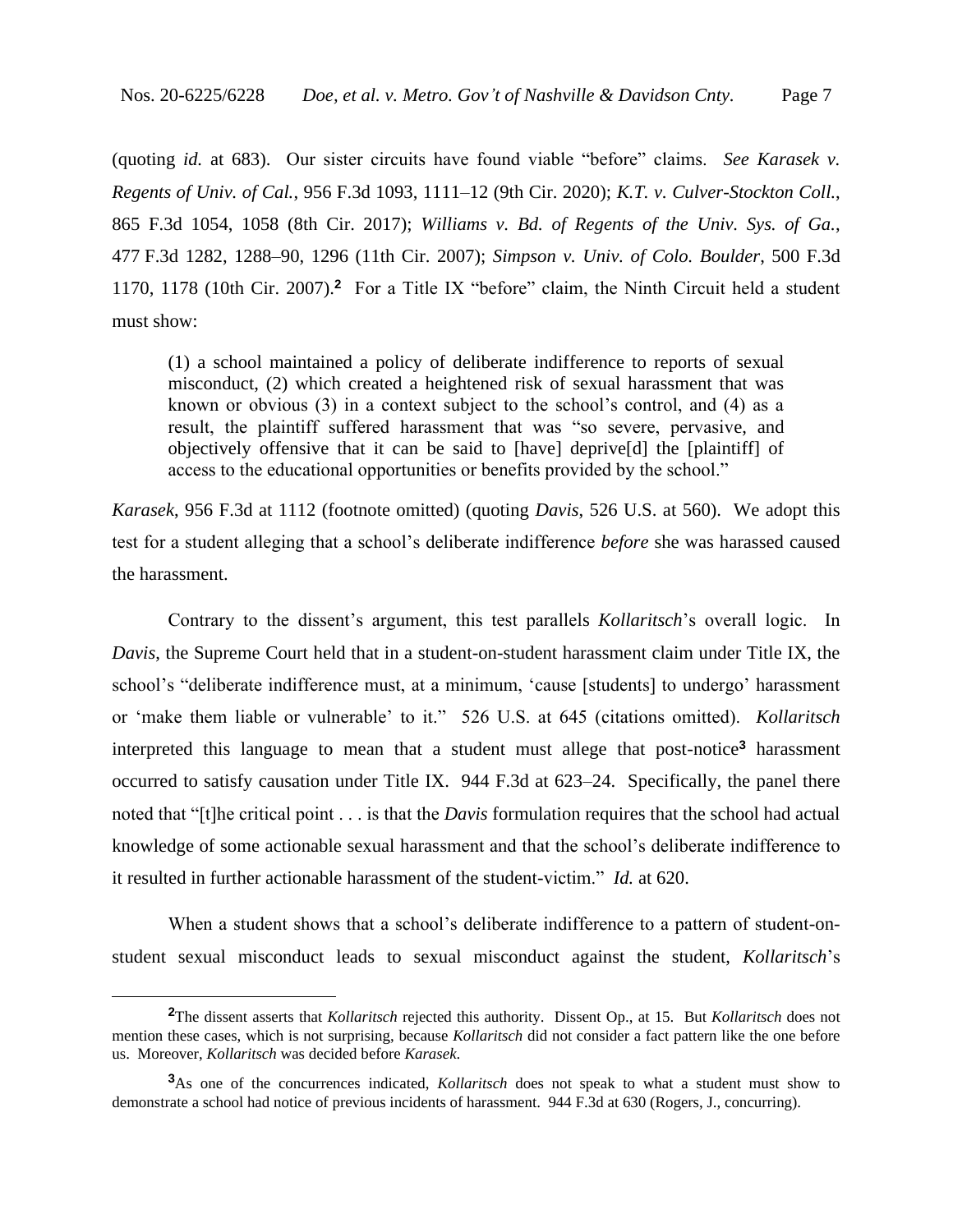requirements for causation have been satisfied. A quick comparison demonstrates why. "Before" claims require that the student show that a school's response to reports of sexual misconduct "be clearly unreasonable and lead to further [misconduct]," exactly what *Kollaritsch* requires for "after" claims brought by university students. *Id.* at 622. Rather than premise liability on a school's "*commission* (directly causing further [misconduct])," a "before" claim is premised on the school's "*omission* (creating vulnerability that leads to further [misconduct])," a category of wrongful conduct that *Kollaritsch* recognized as giving rise to liability. *Id.* at 623 (citation omitted). "Before" claims consequently keep a student's vulnerability to harassment or sexual misconduct, without more, from forming the basis of a Title IX claim, just as *Kollaritsch* did in the context of student-on-student, university-based harassment claims. *See id.* at 622–23. "Before" claims require that more than a single incident of sexual misconduct occur to trigger liability, a requirement that mirrors *Kollaritsch*. *See id.* at 623. Put differently, in a successful "before" claim, a school's deliberate indifference to known past acts of sexual misconduct must have caused the misconduct that the student currently alleges.

In distinguishing this case from a *Kollaritsch*-type claim, we reiterate that plaintiffs here assert a drastically different theory of Title IX liability than was asserted in *Kollaritsch*, in which college women alleged inadequate responses to their specific instances of harassment. 944 F.3d at 618. Specifically, the university in *Kollaritsch* was not on notice of a possible Title IX violation until after the plaintiffs reported these incidents of sexual harassment. As the disciplinary records cited by Jane Doe and Sally Doe demonstrate, MNPS was aware of issues with sexual harassment in the school system well before the two students reported their incidents. Many of these incidents involved photos or videos. To hold MNPS is immune from liability as long as no student is assaulted twice, regardless of its indifference to widespread instances of sexual harassment across its schools, would defeat Title IX's purpose of eliminating systemic gender discrimination from federally funded schools.

*Kollaritsch* thus does not bar Jane Doe and Sally Doe's Title IX "before" claims. We vacate the district court's grant of summary judgment to MNPS on the students' "before" claims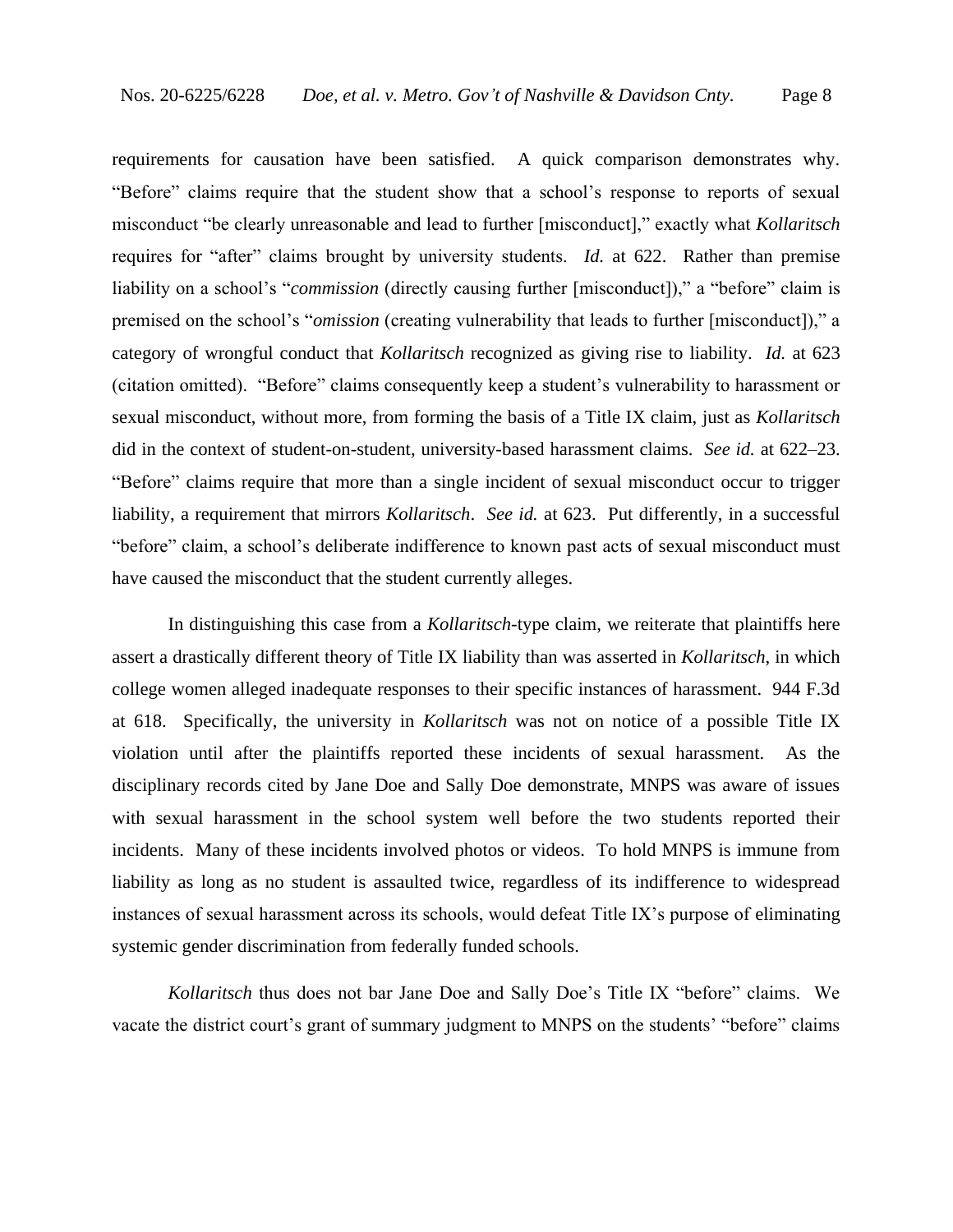and remand these claims for the district court to consider whether the students have presented sufficient evidence for their claims to go to the jury under the *Karasek* standard.**<sup>4</sup>**

#### **B.**

Turning to their Title IX "after" claims, Sally Doe and Jane Doe claim MNPS's inadequate responses to their harassment caused them further harm. The district court granted summary judgment to MNPS on these claims. We vacate in part and reverse in part.

#### **1.**

We begin with Sally Doe. The district court determined, in light of the school's response, "the facts were not sufficient to allow a reasonable juror to conclude that the school was deliberately indifferent" to Sally Doe's harassment. DE 124, Dist. Ct. Order, Page ID 4355. Viewing the facts in the light most favorable to Sally Doe, we disagree.

When Sally Doe's mother met with and notified Assistant Principal Newman that her daughter had experienced unwelcome sexual contact and that a video of the incident was circulating on social media, Newman responded by saying that the matter "was out of [Newman's] hands" and telling the mother to contact the police. DE 92-5, Affidavit, Page ID 3396. Newman did not recall informing the head of the school about this meeting. Newman did not refer Sally Doe to the Title IX coordinator or any other administrator. And Newman did not provide Sally Doe or her mother with information about any steps that the school would take to address the consequences of the incident. Sally Doe continued to suffer further harassment every day at school, including one incident where a student attempted to show a teacher the video during one of Sally Doe's classes. Yet the school took no additional action, other than assisting her parents with arranging homeschooling. For the dissent, the fact that an SRO filed a report with the police is sufficient to conclude that MNPS's response was not deliberately indifferent as a matter of law. But MNPS has Title IX obligations that are separate and apart from any criminal matter. We note that the SRO, like Newman, did not investigate the incident further

<sup>&</sup>lt;sup>4</sup>The dissent notes faults with the student's deliberate indifference evidence and emphasizes that the district court must decide in the first instance whether there was deliberate indifference. Dissent Op., at 18–19. We make no finding as to the sufficiency of the students' evidence and we remand to the district court to determine whether the record evidence is sufficient to satisfy the standard elaborated in *Karasek*.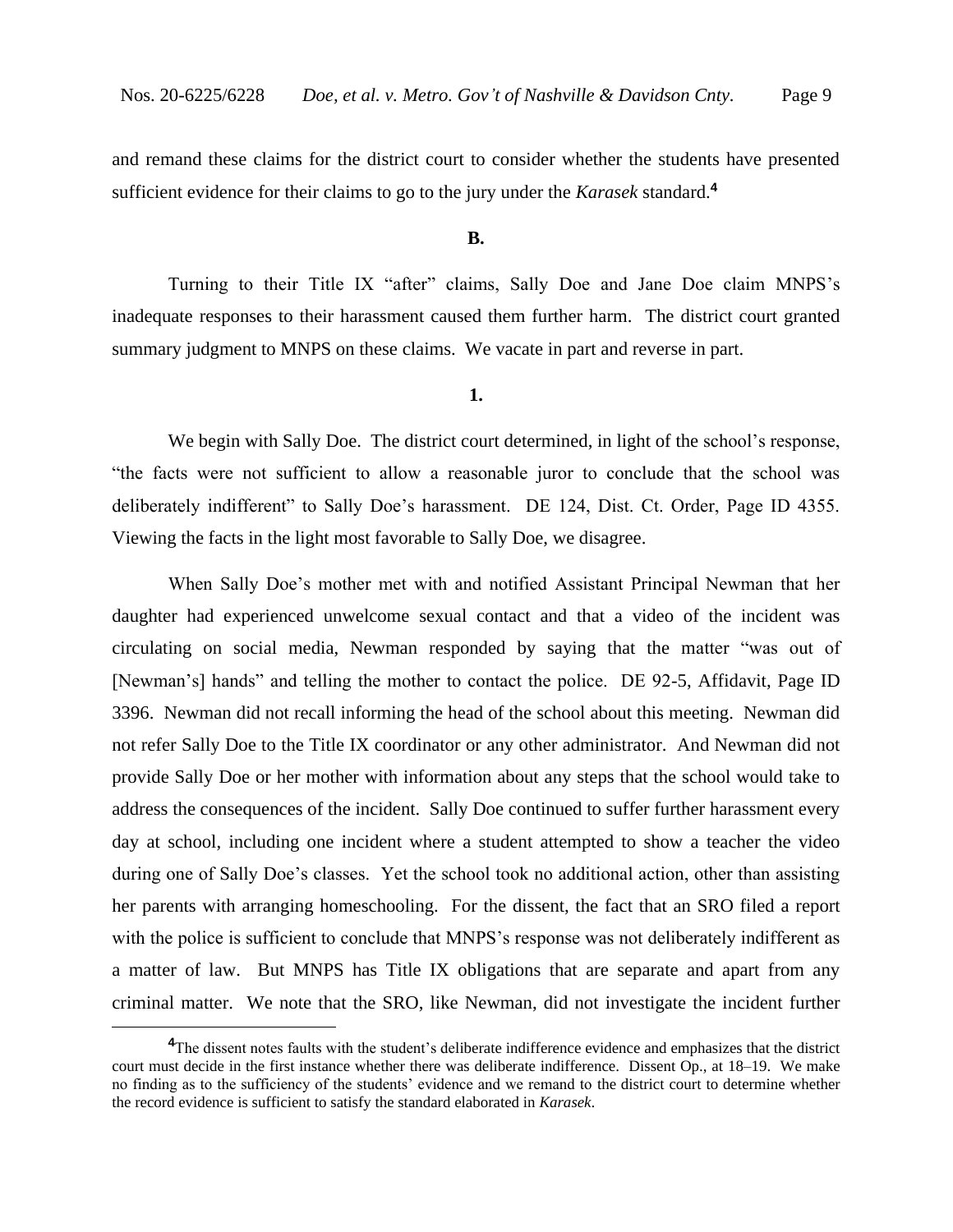and did not inform the head of the school of the incident. In fact, the SRO was not even familiar with Title IX.

A reasonable jury could conclude that, rather than take steps to remedy the violation, MNPS opted to avoid the problem, resulting in Sally Doe having no choice but homeschooling or enduring further misconduct. *Cf*. *Foster v. Bd. of Regents of Univ. of Mich*., 982 F.3d 960, 962 (6th Cir. 2020) (en banc) (noting how the school "ratcheted up protections" as more reports of harassment came to the institution's attention); *Stiles ex rel. D.S. v. Grainger Cnty., Tenn.*, 819 F.3d 834, 849 (6th Cir. 2016) (detailing how the school followed up complaints of studenton-student harassment with a series of investigations and disciplinary actions). Therefore, we reverse the district court's grant of summary judgment to MNPS on Sally Doe's "after" claim.

**2.**

Unlike Sally Doe, Jane Doe's Title IX "after" claim was dismissed pursuant to *Kollaritsch*. *Kollaritsch* dealt with university students. 944 F.3d at 618. Cases that we have decided since *Kollaritsch* have applied the decision only to universities. *See, e.g.*, *Doe v. Univ. of Ky*., 971 F.3d 553, 555 (6th Cir. 2020).Jane Doe, however, was a high school student when the sexual harassment of which she complained occurred. Due to the varying degrees of oversight that these two kinds of institutions exercise over their students, the distinction between a university and a high school makes a difference for the purposes of a student-on-studentharassment claim under Title IX.

"Deliberate indifference makes sense as a theory of direct liability under Title IX only where the funding recipient has some control over the alleged harassment." *Davis*, 526 U.S. at 644. The Supreme Court has underscored that the standard for imposing liability on a school under Title IX for deliberate indifference to student-on-student harassment "is sufficiently flexible to account . . . for the level of disciplinary authority available to the school." *Id.* at 649. Authority depends largely on the level of schooling. Universities, for instance, cater primarily to adult students. *See Foster*, 982 F.3d at 970; *Kollaritsch*, 944 F.3d at 621–22. For this reason, the Court recognized that "[a] university might not . . . be expected to exercise the same degree of control over its students" as other kinds of educational institutions would be required to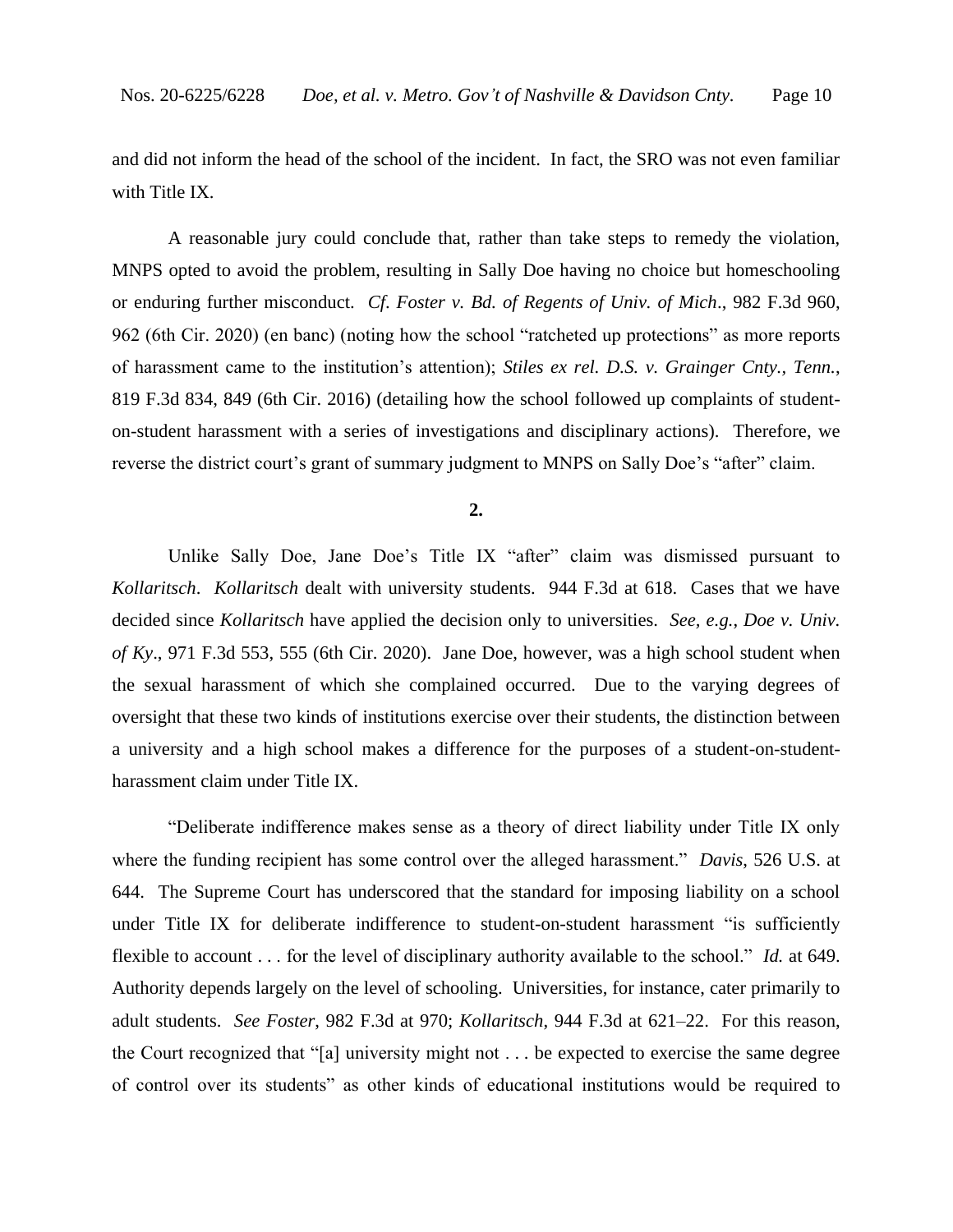exercise. *Davis*, 526 U.S. at 649. With the salience of control in mind, an en banc majority of this court recently stressed the importance of analyzing a Title IX claim within the institutional setting from which it arose. *See Foster*, 982 F.3d at 970. Juxtaposing universities to primary schools, the en banc court noted that liability under Title IX is on a spectrum, with "deliberate indifference claims hav[ing] special resonance when the school 'exercises substantial control over both the harasser and the context in which the known harassment occurs,' ...." *Id*. (quoting *Davis*, 526 U.S. at 645).

In formulating the same-victim requirement, the *Kollaritsch* panel stressed the need for a university to be on notice about past incidents of harassment before being subject to liability under Title IX. *See Kollaritsch*, 944 F.3d at 622. However, because of their age, a school's power over students in high school "is custodial and tutelary, permitting a degree of supervision and control that could not be exercised over free adults." *Davis*, 526 U.S. at 646 (quoting *Vernonia Sch. Dist. 47J v. Acton*, 515 U.S. 646, 655 (1995)). Indeed, the Supreme Court emphasized in *Davis* "the importance of school officials' 'comprehensive authority ..., consistent with fundamental constitutional safeguards, to prescribe and control conduct in the schools," citing cases involving high school students to support this proposition. *Id.* (quoting *Tinker v. Des Moines Indep. Cmty. Sch. Dist.*, 393 U.S. 503, 507 (1969); citing *New Jersey v. T.L.O.*, 469 U.S. 325, 342 n.9 (1985)). Considering this difference in oversight and recognizing that Title IX liability is to be analyzed based on the institutional setting, we decline to extend *Kollaritsch*'s same-victim requirement to a Title IX claim in a high school setting.

Therefore, we vacate the district court's grant of summary judgment to MNPS on Jane Doe's "after" claim and remand for the district court to consider whether the claim survives summary judgment without applying *Kollaritsch*.

### **C.**

Jane Doe and Sally Doe also brought claims under § 1983. "To state a claim under 42 U.S.C. § 1983, a plaintiff must set forth facts that, when construed favorably, establish (1) the deprivation of a right secured by the Constitution or laws of the United States (2) caused by a person acting under the color of state law." *Doe v. Miami Univ.*, 882 F.3d 579, 595 (6th Cir.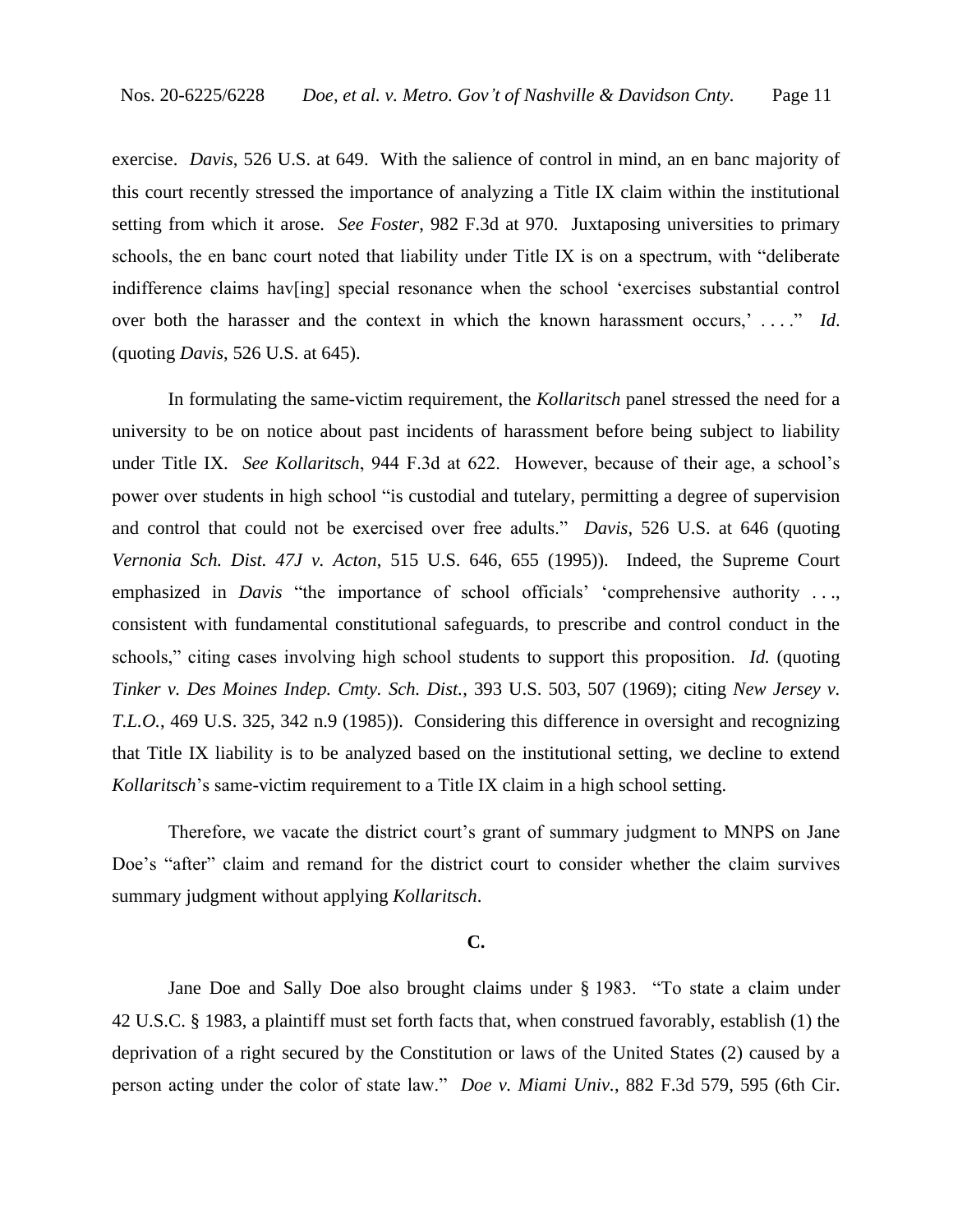2018) (citation omitted). Jane Doe and Sally Doe allege MNPS violated the Equal Protection Clause of the Fourteenth Amendment. The district court determined the § 1983 claims rose and fell with the Title IX claims and dismissed all the claims together. As we vacate in part and reverse in part the district court's dismissal of the students' Title IX claims, we also vacate its dismissal of the § 1983 claims.

*Kollaritsch* is limited to Title IX "after" claims, does not apply to "before" claims, and does not apply to students in high school. Therefore, we reverse the district court's dismissal of Sally Doe's "after" claim. We vacate the district court's dismissal of the students' Title IX "before" claims, § 1983 claims, and Jane Doe's "after" claim. We remand to the district court for a determination of whether the students have presented sufficient evidence to survive summary judgment on these claims.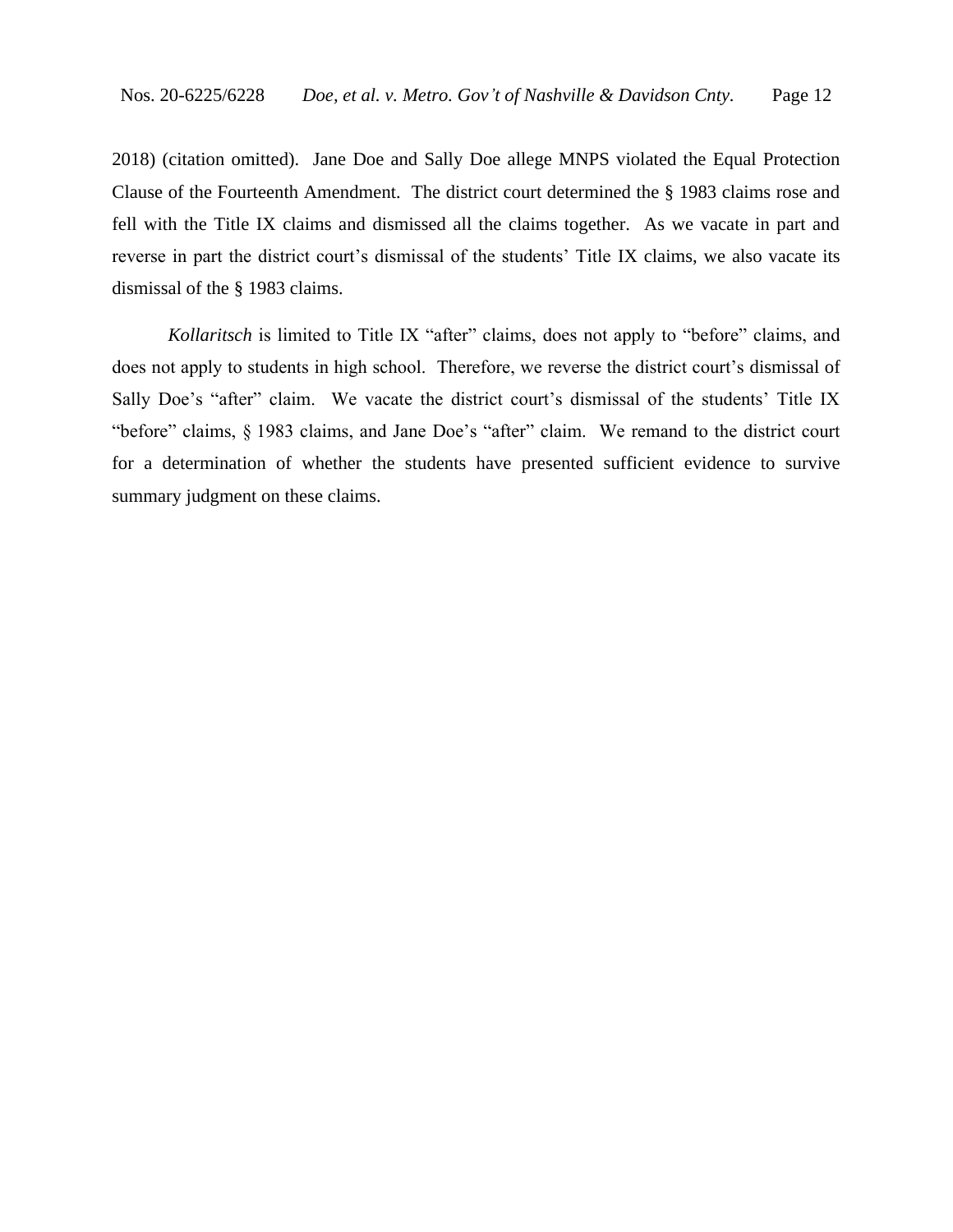# **DISSENT** \_\_\_\_\_\_\_\_\_\_\_\_\_\_\_\_\_

\_\_\_\_\_\_\_\_\_\_\_\_\_\_\_\_\_

RALPH B. GUY, JR., Circuit Judge, dissenting. I cannot join the majority opinion's significant enlargement of school district liability for student-on-student sexual harassment under Title IX because, in my view, it cannot be squared with our published decision in *Kollaritsch* or the Supreme Court's holdings in *Gebser* and *Davis* that define the contours of this judicially implied private right of action under Title IX. *See Kollaritsch v. Michigan State Univ. Bd. of Educ.*, 944 F.3d 613 (6th Cir. 2019), *cert. denied*, 141 S. Ct. 554 (2020); *Davis Next Friend LaShonda D. v. Monroe Cnty. Bd. of Educ.*, 526 U.S. 629 (1999); *Gebser v. Lago Vista Indep. Sch. Dist.*, 524 U.S. 274 (1998). That precedent establishes the outer limits of the cause of action, which courts may not expand "no matter how desirable that might be as a policy matter, or how compatible with the statute." *Alexander v. Sandoval*, 532 U.S. 275, 286-87 (2001). The urge to want to blame someone for failing to prevent the sexual misconduct inflicted on Jane in the stairwell and Sally in the bathroom—albeit by different perpetrators at different high schools—and the subsequent peer-to-peer sharing of videos of those encounters cannot justify supplanting or side-stepping what is required to hold a school district liable under Title IX.

Indeed, the district court applied the controlling authority faithfully, if reluctantly, after this court remanded for reconsideration in light of *Kollaritsch*. First, the district court properly recognized that *Kollaritsch*'s articulation of a *Davis* claim for student-on-student harassment leaves no room for plaintiffs to prevail on a "before" theory (*i.e.*, a Title IX claim "based on MNPS's general knowledge of the risk of sexual misconduct of the type [plaintiffs] suffered"). (PageID 448.) Second, the district court correctly concluded that *Kollaritsch*'s interpretation of *Davis* as requiring proof of *further* post-actual-notice harassment could not be limited to university level students because "*Kollaritsch* made abundantly clear that it was extrapolating the principle . . . from the Supreme Court's opinion in *Davis*, which involved a fifth grader" (*i.e.*, "the rule applies just as much to Maplewood [H.S.] and Hunters Lane [H.S.] as it did to MSU"). (PageID 447.) Because I agree, I would affirm.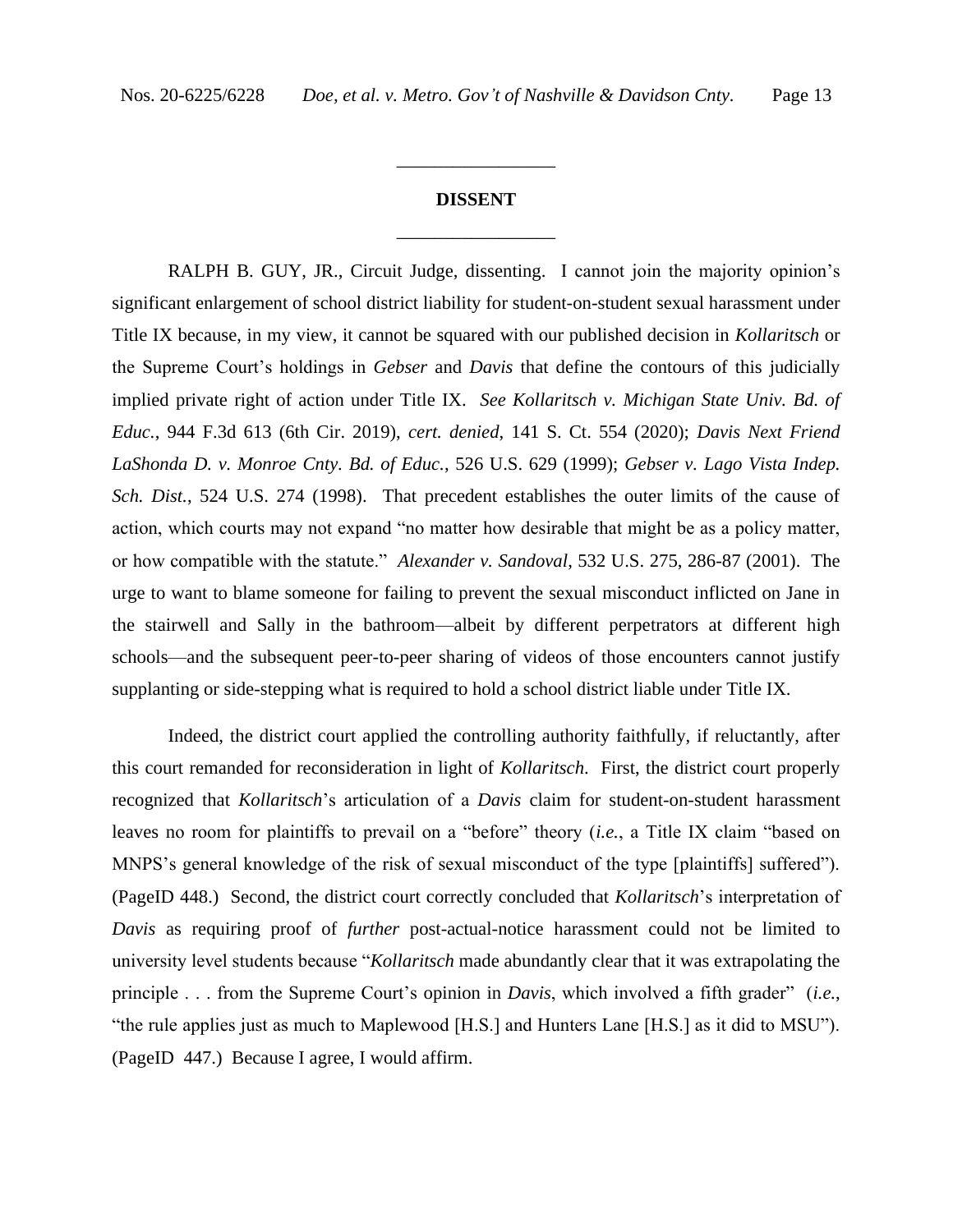I.

The place to start is Title IX, which declares that no one "shall, on the basis of sex, be excluded from participation in, be denied the benefits of, or be subjected to discrimination under any education program or activity receiving Federal financial assistance." 20 U.S.C. § 1681(a). For example: "A school might directly interfere with a student's participation in an education program on the basis of sex. Or it might indirectly do the same thing by being 'deliberately indifferent to known acts of student-on-student sexual harassment.'" *Foster v. Bd. of Regents of Univ. of Michigan*, 982 F.3d 960, 965 (6th Cir. 2020) (en banc) (quoting *Davis*, 526 U.S. at 647). Title IX may be enforced through a judicially implied private right of action for damages based on the "conditioning an offer of federal funding on a promise by the recipient not to discriminate," but the Supreme Court has said that its enactment under the spending power "has implications for our construction of the scope of available remedies." *Gebser*, 524 U.S. at 286, 287.**<sup>1</sup>**

In particular, the Court in *Gebser* held "that it would 'frustrate the purposes' of Title IX to permit a damages recovery against a school district for a teacher's sexual harassment of a student based on principles of *respondeat superior* or constructive notice, *i.e.*, without actual notice to a school district official." 524 U.S. at 285. Nor would the school district's failure to promulgate an effective policy and grievance procedure be sufficient to impose liability. *Id*. at 292. Instead, "the district could be liable for damages *only* where the district itself intentionally acted in clear violation of Title IX by remaining deliberately indifferent to acts of teacher-student harassment of which it had actual knowledge." *Davis*, 526 U.S. at 642 (emphasis added) (citing *Gebser*, 524 U.S. at 290).

Against that backdrop, *Davis* held that, "in certain limited circumstances," a school district's "deliberate indifference to known acts of harassment" could constitute "an intentional violation of Title IX, capable of supporting a private damages action, when the harasser is a student rather than a teacher." *Id*. at 643. In fact, explaining that the identity of the harasser

**<sup>1</sup>**Although not before us here, the Supreme Court recently held that emotional distress damages are not recoverable in implied private actions to enforce certain antidiscrimination statutes enacted under the Spending Clause. *See Cummings v. Premier Rehab Keller, PLLC*, 142 S. Ct. 1562 (2022) (No. 20-219).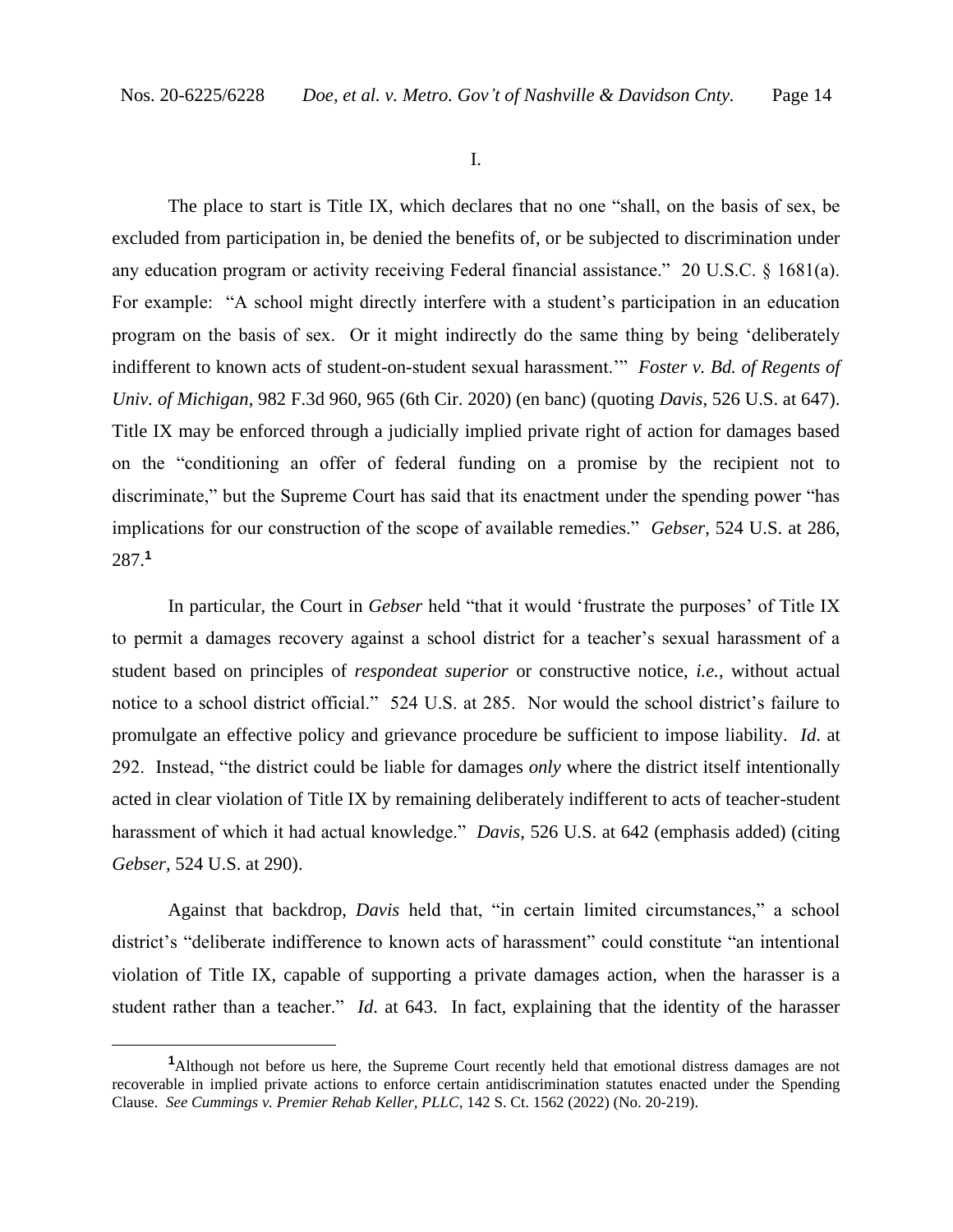matters, *Davis* expressly limited a school district's liability for student-on-student harassment "to circumstances wherein the recipient exercises substantial control over both the harasser and the context in which the known harassment occurs." *Id*. at 630. And, "the harassment must occur 'under' 'the operations of' a recipient." *Id*. (quoting 20 U.S.C. § 1687 (defining "program or activity")). Critically, *Davis* also held that a recipient "may not be liable for damages unless its deliberate indifference 'subject[s]' its students to harassment. That is, the deliberate indifference must, at a minimum, 'cause [students] to undergo' harassment or 'make them liable or vulnerable' to it." *Id*. at 64-45 (quoting Random House Dictionary of the English Language 1415 (1966)). What this additional causation requirement meant was the question that *Kollaritsch* sought to answer. *See Doe v. Univ. of Ky.*, 959 F.3d 246, 250 (6th Cir. 2020) (describing *Kollaritsch* as a rearticulation of *Davis*'s pleading standard). That answer matters because it is what precludes the plaintiffs here from prevailing under their so-called "before" theory.

## A. "Before" Theory

First, as this court recently explained, *Kollartisch* "addressed a question that divided our sister circuits following *Davis*—what is required to find that a school has 'subjected' a student to discrimination?" *Wamer v. Univ. of Toledo*, 27 F.4th 461, 466 (6th Cir. 2022). And, departing from the First, Tenth, and Eleventh Circuits' interpretation, *Kollaritsch* instead read *Davis* as "introduc[ing] a causation element requiring additional post-notice harassment in deliberate indifference claims alleging student-on-student harassment." *Id*. That is, we acknowledged that *Kollaritsch* rejected those other circuits' interpretation of *Davis*, which only require students to demonstrate "that a school's deliberate indifference made harassment more likely, not that it actually led to any additional post-notice incidences of harassment." *Id*. at 467 (citing *Farmer v. Kansas State Univ.*, 918 F.3d 1094, 1103-05 (10th Cir. 2019); *Fitzgerald v. Barnstable Sch. Comm.*, 504 F.3d 165, 172-73 (1st Cir. 2007), *rev'd on other grounds*, 555 U.S. 246 (2009); and *Williams v. Bd. of Regents of Univ. Sys. of Ga.*, 477 F.3d 1282, 1297-98 (11th Cir. 2007)).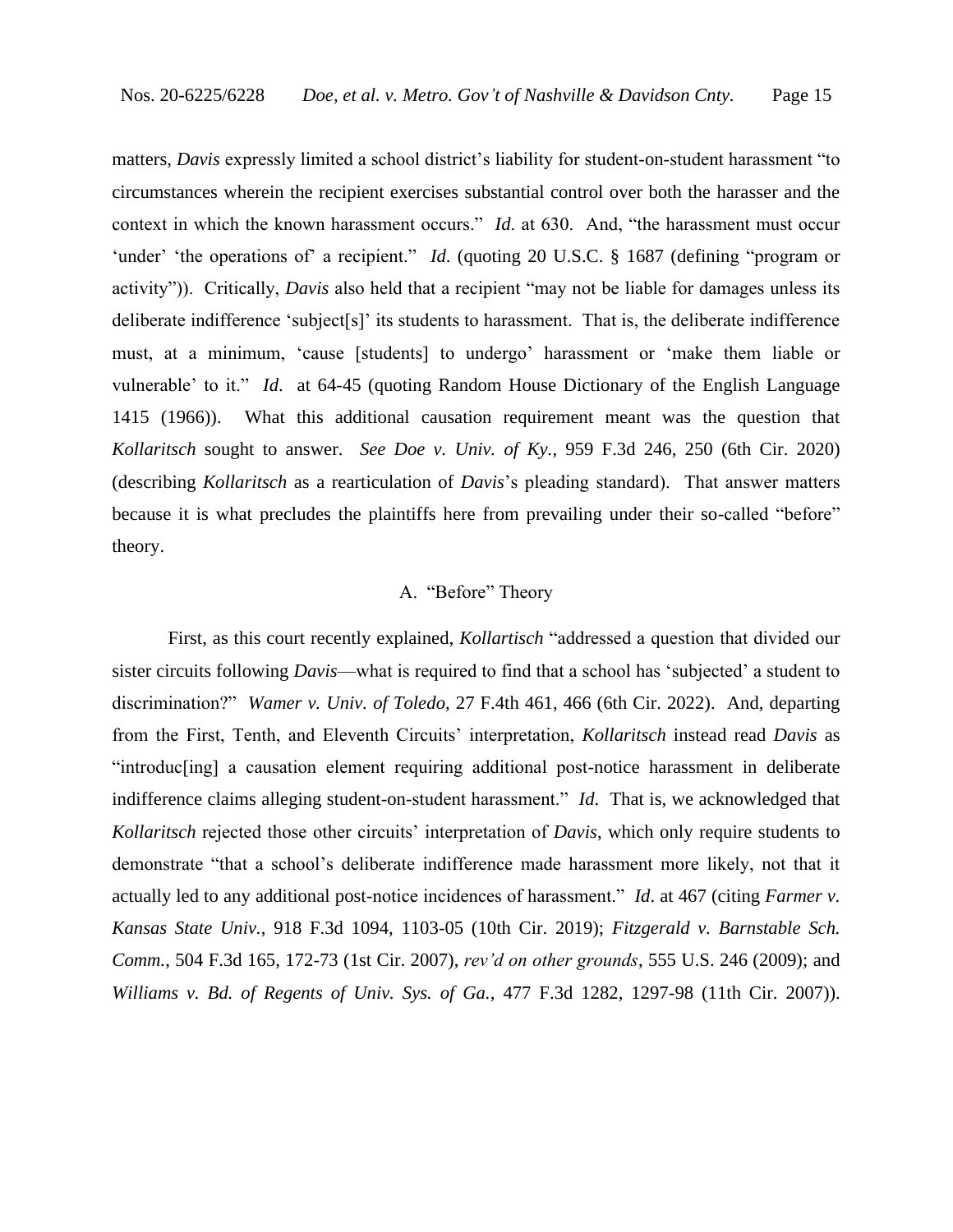In other words, *Kollaritsch* rejected the very authority that would leave open the possibility of Title IX liability under a "before" theory.**<sup>2</sup>**

Second, any doubt on that score is dispelled by *Kollaritsch* itself. There, we expressly rejected the argument "that the isolated phrase *make them vulnerable* means that post-actualknowledge *further* harassment is not necessary" because it would be a "misreading of *Davis* as a whole and the causation requirement in particular." *Kollartisch*, 944 F.3d at 622, 623. Instead, *Kollaritsch* explained that *Davis*'s two-part causation statement gives "two possible ways that a school's 'clearly unreasonable' response could lead to further harassment: that response might (1) be a detrimental action, thus fomenting or instigating further harassment, or it might (2) be an insufficient action (or no action at all), thus making the victim vulnerable to, meaning unprotected from, further harassment." *Id.* at 623; *see also id*. at 623 (further harassment could occur by "*commission* (directly causing further harassment) [or] *omission* (creating vulnerability that leads to further harassment)" (citation omitted)). Moreover, *Kollaritsch* also specifically rejected the argument that "a single, sufficiently severe sexual assault is enough to state a viable action." *Id*.

Nor can *Kollaritsch* be side-stepped on the grounds of "the very different context and facts of this case." (Maj. Op. 6.) As the district court aptly noted: "'Before' claims and 'after' claims are, for statutory purposes, all just Title IX claims, subject to the applicable Title IX jurisprudence." (PageID 445.) And, "*Kollaritsch*'s central holding *does* implicate 'before' claims, albeit by unavoidable implication." (PageID 446.) The district court's reasoning is worth repeating:

A "before" claim, by definition, only satisfies the first element and cannot satisfy the second and fourth elements [articulated in *Kollaritsch*] without becoming an "after" claim. Moreover, the court in *Kollaritsch* was unambiguous that a claim cannot be premised on a school's failure to address risk of sexual harassment based on past incidents of harassment against students other than the plaintiff. 944 F.3d at 621-22. *The type of hypothetical claim rejected—a claim based on a* 

**<sup>2</sup>**Although the *Kollaritsch* majority did not mention these cases by name, it explained that "plaintiffs cite several cases that rely on their same misreading of *Davis* to support that same inapt logical argument. But none of those cases is controlling. And, because we find none of them persuasive, we decline to address them specifically or discuss them here." 944 F.3d at 623. This court was not mistaken to recognize as much in *Wamer*.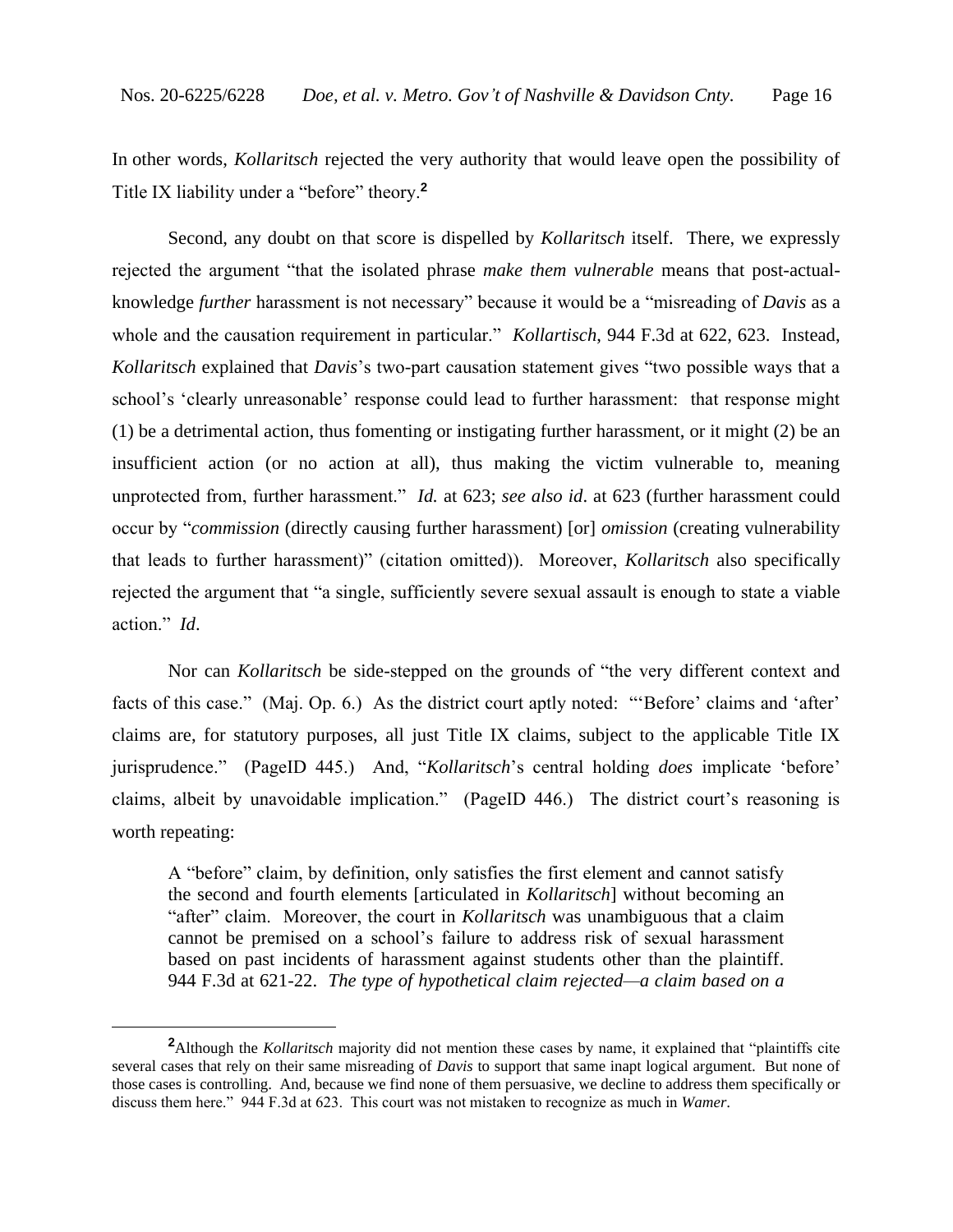# *school's failure to protect the plaintiff from risks apparent from prior misconduct directed at other students—is simply a description of what a "before" claim is.*

(PageID 446.) (Emphasis added.) In other words, *Kollaritsch* precludes the plaintiffs' "before" claims "because such claims are categorically incapable of satisfying its requirements." (PageID 447.)

Third, the majority opinion misleadingly points to a statement in *Davis* as supporting its conclusion that it would "thwart" Title IX's broad remedial purposes to allow "schools to remain deliberately indifferent to widespread discrimination as long as the same student was not harassed twice." (Maj. Op. 6.) Not only is this precisely what *Kollaritsch* requires, the actual passage from *Davis* does not support the proposition either. The *Davis* majority commented that even the dissent suggested liability may arise from deliberate indifference to "severe, genderbased mistreatment played out on a 'widespread level' among students." *Davis*, 526 U.S. at 653. But the *Davis* dissent directly contradicted that characterization, explaining that it only meant that a pattern of discriminatory enforcement of a school's own rules could be the basis of a Title IX action and rejecting the theory that "mere indifference to gender-based mistreatment—even if widespread—is enough to trigger Title IX liability." *Davis*, 526 U.S. at 683 (Kennedy, J., dissenting). More importantly, the *Davis* majority made its assertion to bolster the conclusion that it was "unlikely that Congress would have thought" that "a single instance of sufficiently severe one-on-one peer harassment" was sufficient to have the "systemic effect of denying the victim equal access to an educational program or activity." *Davis*, 526 U.S. at 652-53. Indeed, that conclusion is consistent with *Kollaritsch*'s understanding of *Davis*.

Fourth, in adopting the Ninth Circuit's recent articulation of a "before" or "pre-assault" claim in *Karasek v. Regents of University of California*, the majority opinion implies that the Eighth, Tenth, and Eleventh Circuits have adopted a similar test. A closer look, however, reveals that the Ninth Circuit's decision is an outlier. For example, take the Eighth Circuit's decision in *K.T. v. Culver-Stockton College*, which described *Davis*'s "actual knowledge" element as requiring prior notice of a substantial risk of peer harassment in the recipient's programs based on evidence such as previous similar incidents of assault. 865 F.3d 1054, 1058 (8th Cir. 2017). While the allegations in *K.T.* were insufficient to state a claim, the court gave three examples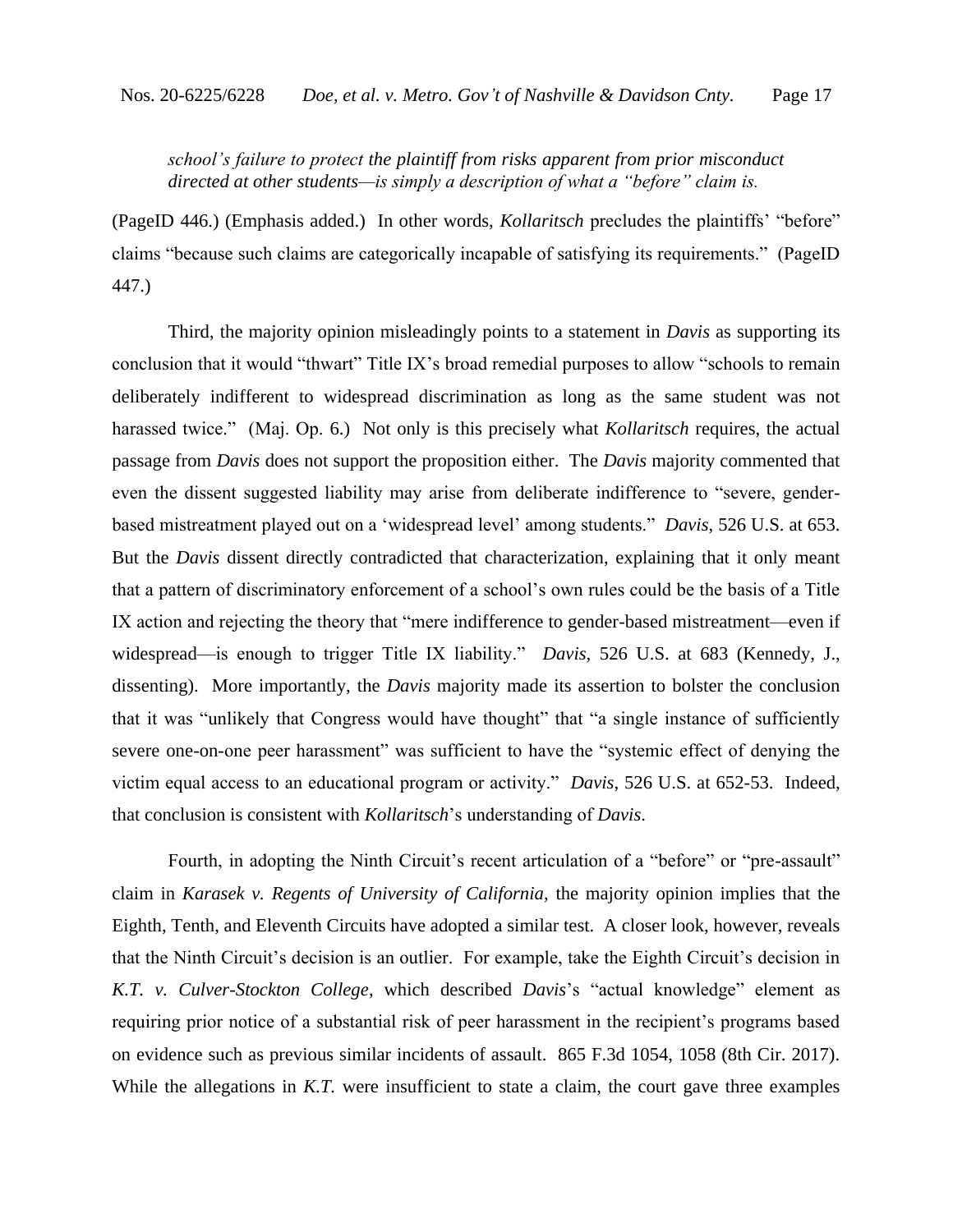where actual knowledge could be established: (1) prior knowledge of "harassment previously committed by the same perpetrator" or "previous reports of sexual harassment occurring on the same premises," *id*. (citing *Ostrander v. Duggan*, 341 F.3d 745, 750 (8th Cir. 2003)); (2) "actual knowledge that [the assailant] posed a substantial risk of sufficiently severe harm to students based on [the assailant's] *previous known conduct*," *id.* (quoting *Thomas v. Bd. of Trustees of Neb. State Colls.*, 667 F. App'x 560, 562 (8th Cir. 2016)); and (3) where "school officials had actual knowledge of the discrimination in part because they recruited the student assailant despite having 'preexisting knowledge' of the student's previous sexual misconduct," *id*. at 1058-59 (citing *Williams v. Bd. of Regents of the Univ. Sys. of Ga.*, 477 F.3d 1287, 1293-94 (11th Cir. 2007)). None of those situations are alleged here. As for the Tenth Circuit, its decision in *Simpson v. University of Colorado* rested entirely on an "official policy" theory under which policymakers would know to a moral certainty of the need to do something about the specific risk of sexual assault. 500 F.3d 1170, 1178-80 (10th Cir. 2007). Emphasizing that in *Gebser* and *Davis* "there was no element of encouragement of the misconduct by the school district," the court in *Simpson* explained that "the gist of the complaint [was] that CU sanctioned, supported, even funded, a program (showing recruits a 'good time') that, without proper control, would encourage young men to engage in opprobrious acts." *Id*. at 1177. Thus, even if we were free to look beyond *Kollaritsch*, the test articulated in *Karasek* hardly represents a consensus with respect to "before" theories of liability under Title IX.

Finally, even in *Karasek*, the Ninth Circuit expressly declined to decide whether the allegations were sufficient and remanded with the additional caveat that "adequately alleging a causal link between a plaintiff's harassment and a school's deliberate indifference to sexual misconduct across campus is difficult." 956 F.3d at 1114. The same is true here. The majority seems to suggest that evidence of MNPS's indifference may be found in the summary of disciplinary actions, occurring over a four-year period, that reflect "over 950 instances of sexual harassment, over 1200 instances of inappropriate sexual behavior, 45 instances of sexual assault, and 218 instances of inappropriate sexual contact." (PageID 4131.) What to make of those numbers, however, is less than clear. In terms of magnitude, MNPS is a particularly large district with an enrollment of nearly 80,000 students that operates more than a hundred schools, including twenty-some high schools. In terms of relevance, plaintiffs seem to recognize that the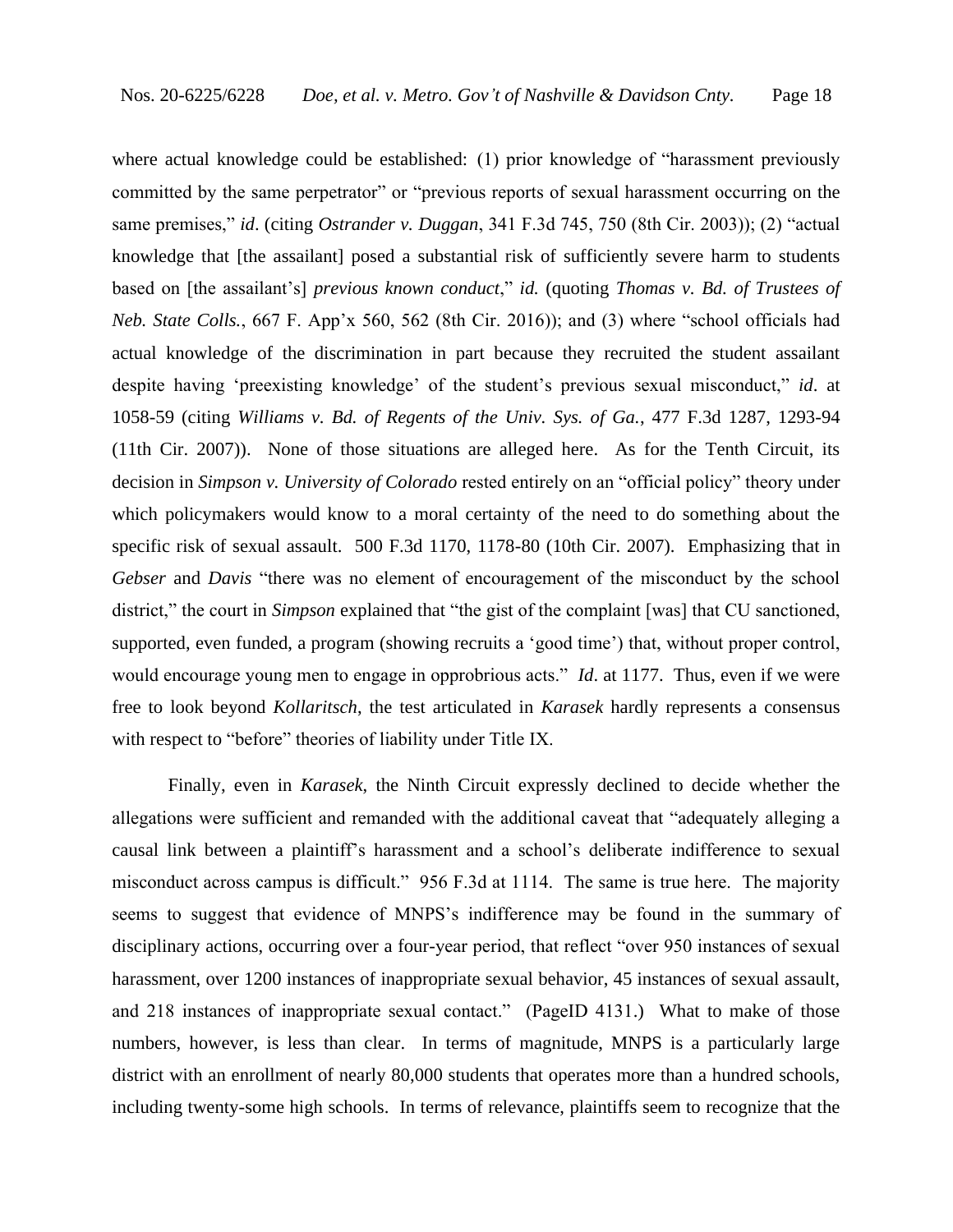numbers are both overinclusive and underinclusive. (PageID 4131.) And, even then, these are all incidents that resulted in disciplinary action, which is relevant to whether MNPS's responses were "clearly unreasonable in light of the known circumstances." *Davis*, 526 U.S. at 648. It will be for the district court to determine in the first instance whether there was an official policy of deliberate indifference, but, as in *Karasek*, the remand should go with the additional caveats that "[t]he element of causation ensures that Title IX liability remains within proper bounds" and that "Title IX does not require [a funding recipient] to purge its campus of sexual misconduct to avoid liability." *Karasek*, 956 F.3d at 1114.

I would affirm the district court's rejection of the "before" theory as irreconcilable with *Kollaritsch*'s interpretation of *Davis*.

# B. "After" Theory

Although it is conceded that *Kollaritsch* governs the so-called "after" claims, the majority summarily excises the "same-victim requirement" for student-on-student harassment occurring between high school students. (Maj. Op. 10-11.) Nothing in *Kollaritsch* even faintly suggests that harassment of third parties could satisfy the requirement of *further* post-actual-notice harassment in cases involving non-university students. Indeed, in explicating that requirement, *Kollaritsch* specifically relied on a case involving a middle school student harassed by a high school student. *See Kollaritsch*, 944 F.3d at 621-22. That is, *Kollaritsch* said: "Because the further harassment must be inflicted against the same victim, the plaintiff 'cannot . . . premise the [further harassment] element of her Title IX claim on conduct [by the perpetrator] directed at third parties.'" *Id*. (quoting *Pahssen v. Merrill Comm. Sch. Dist.*, 668 F.3d 356, 363 (6th Cir. 2012)). The district court recognized as much, concluding that "*Kollaritsch* was unambiguous that a claim cannot be premised on a school's failure to address a risk of sexual harassment based on past incidents of harassment against students other than the plaintiff." (PageID 446 (citing *Kollaritsch*, 944 F.3d at 621-22).) *Kollaritsch* can be read no other way.

Nor does this court's decision in *Foster* support a contrary result. To be sure, *Foster*  recognized that "the deliberate-indifference inquiry operates differently [for adults enrolled in an off-site graduate school program] than it does for elementary-age 'schoolchildren' over whom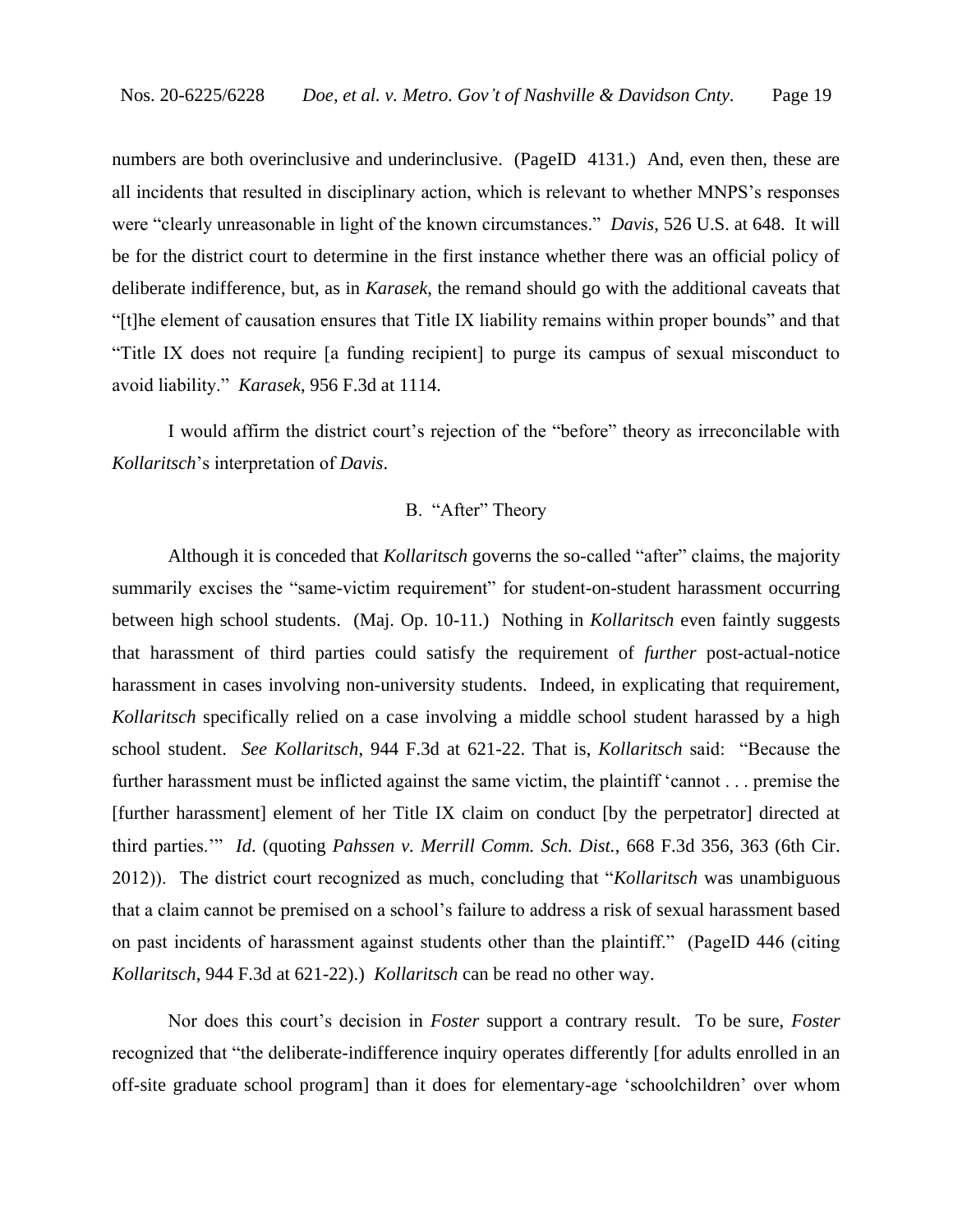grade schools possess a unique degree of 'supervision and control.'" *Foster*, 982 F.3d at 970 (quoting *Davis*, 526 U.S. at 646). Significantly, however, both *Foster* and *Davis* involved further harassment of the *same* victim. In fact, *Foster*'s focus on the degree of control pertained only to the reasonableness of the university's response to the reports of further harassment. *See id*. at 965-70; *see also id.* at 981-82 (Moore, J., dissenting). The continuum of control is represented by *Foster* on one end (mid-career executive graduate program held off-site at a hotel) and *Davis* on the other ("a fifth-grade boy [who] waged a months-long campaign" of sexual harassment of a classmate mostly in the classroom under the direct supervision of a teacher). A high school's control over a harasser and the context—particularly given greater autonomy of students than elementary school, difficulty controlling all contexts where students interact, and the ubiquity of social media in and outside of school—falls somewhere between those extremes. While *Davis* instructs that the degree of control is relevant to judging the reasonableness of a school district's responses, it does not speak to the same-victim requirement. The district court did not err in finding that Jane Doe could not establish her Title IX "after" claim under *Kollaritsch*.

Finally, with respect to the "after" claim asserted by Sally Doe, the district court found no basis to reconsider its prior decision granting MNPS's motion for summary judgment in light of *Kollaritsch*. (PageID 444.) The majority opinion reverses on the grounds that a reasonable jury could find that "MNPS opted to avoid the problem" of harassment that followed the circulation of the video "resulting in Sally Doe having no choice but homeschooling or enduring further misconduct" (Maj. Op. 10.) That conclusion, however, rests on a selective misreading of the testimony from Sally's mother.

It is true that Sally's mother said she asked Assistant Principal Newman to do something about the perpetrator and Newman responded that it was a criminal matter that was "out of her hands." (RE 83-3, pp. 67, 69.) But, even by Sally's mother's account, that was not the end of the meeting with Newman. In fact, Sally was called to the office and questioned about what happened and the SRO who was present at the meeting initiated a formal complaint to get the video taken down. (RE 83-3, pp. 72-74, 76.) Sally's mother met with a police detective less than two weeks later, who confirmed that the video had been taken down. (RE 83-3, pp. 82-84.)